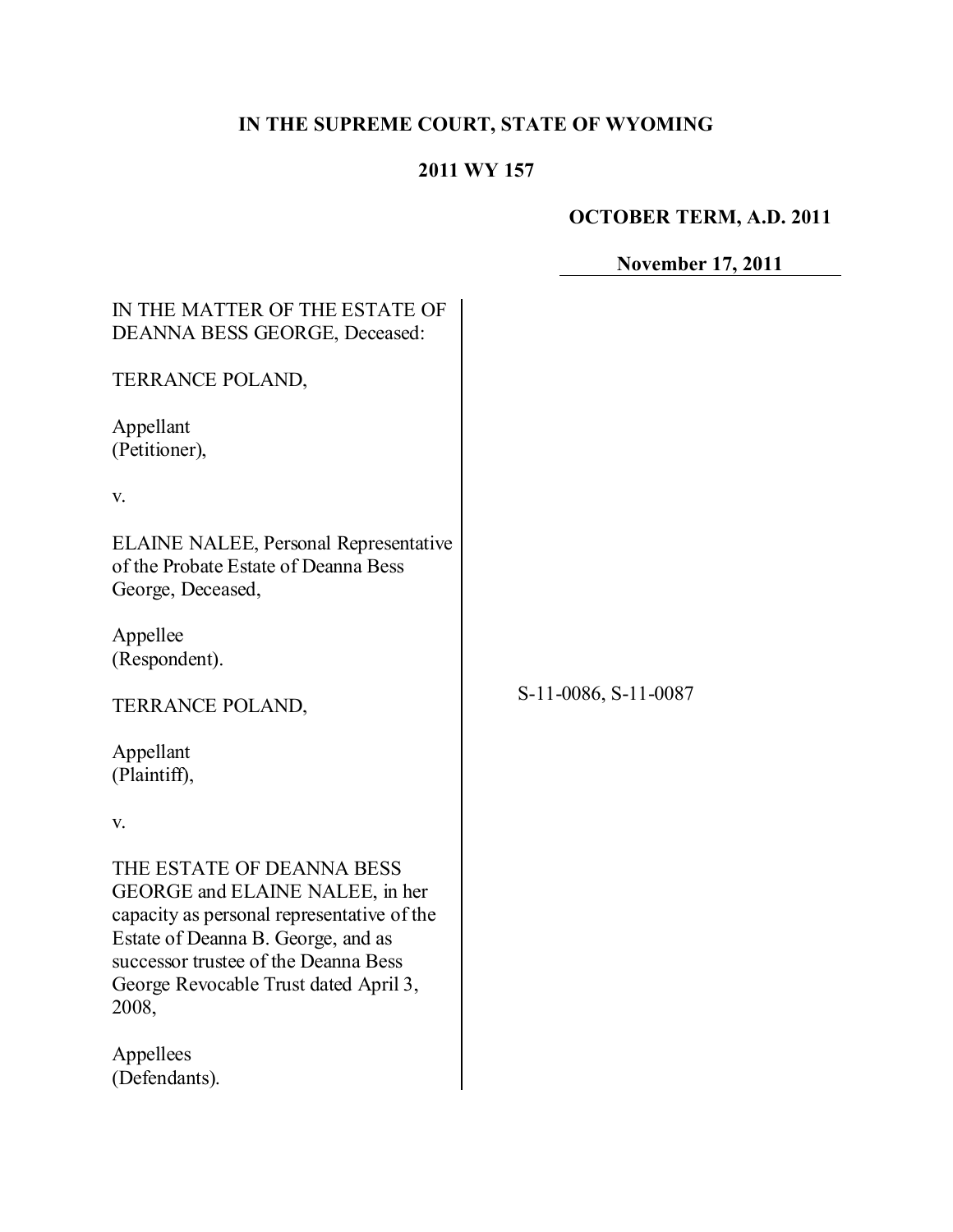#### *Appeal from the District Court of Sheridan County The Honorable John G. Fenn, Judge*

#### *Representing Appellant:*

Stuart S. Healy of Healy Law Firm, Sheridan, WY.

#### *Representing Appellee:*

Anthony T. Wendtland of Wendtland & Wendtland, LLP, Sheridan, WY.

### *Before KITE, C.J., and GOLDEN, HILL, VOIGT, and BURKE, JJ.*

**NOTICE: This opinion is subject to formal revision before publication in Pacific Reporter Third. Readers are requested to notify the Clerk of the Supreme Court, Supreme Court Building, Cheyenne, Wyoming 82002, of any typographical or other formal errors so that correction may be made before final publication in the permanent volume.**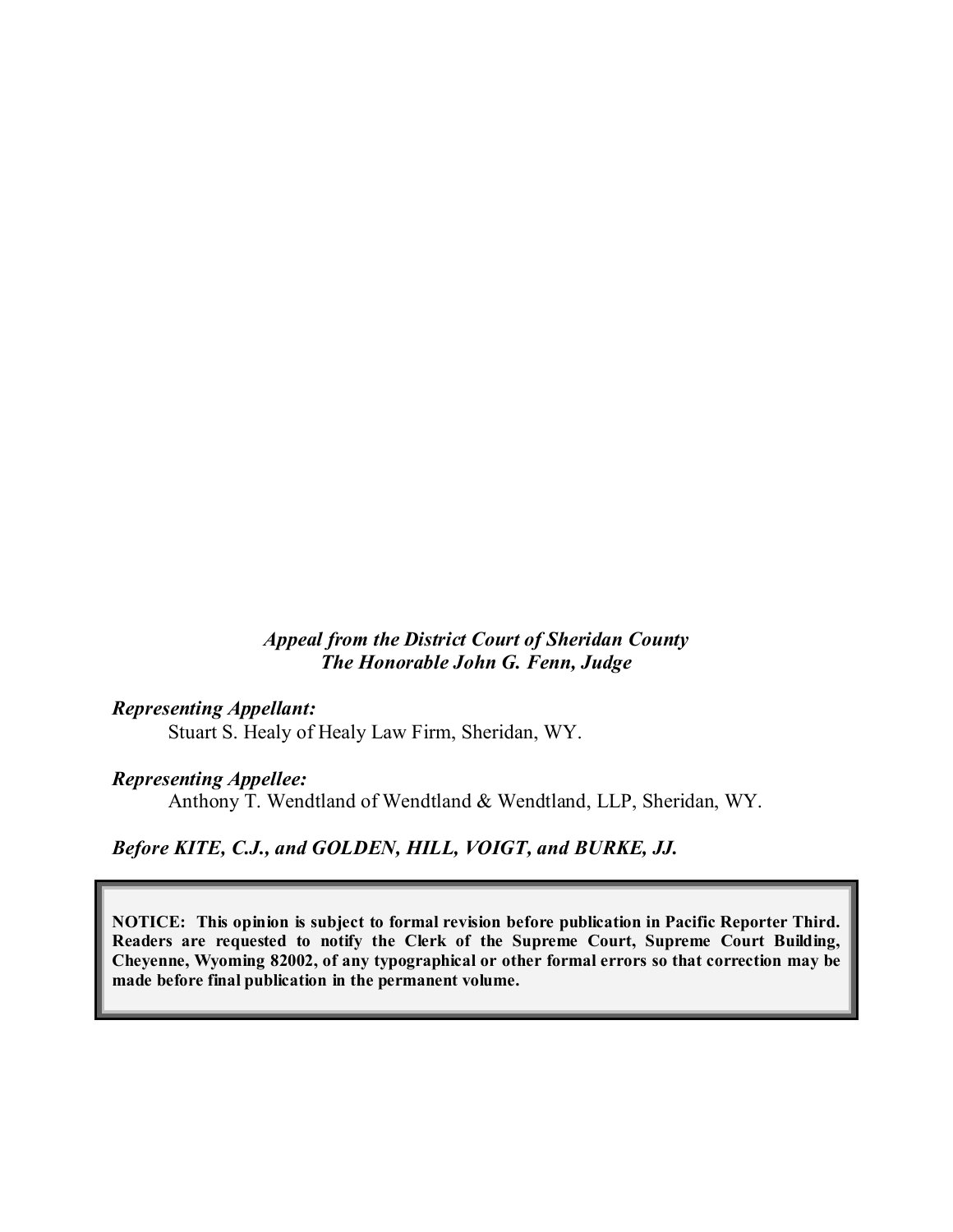## **HILL,** Justice.

[¶1] Deanna Bess George (the Decedent) executed a pour-over will and a revocable inter vivos Trust for the intended purpose of disinheriting her surviving spouse, Terrance Poland (Poland), and thereby effectively destroying his elective share under Wyo. Stat. Ann. § 2-5-101 (LexisNexis 2011) as to the property transferred to the Trust. The district court concluded that the assets transferred to the revocable inter vivos Trust were not subject to the elective share of the surviving spouse. We affirm the district court's entry of summary judgment in favor of the Decedent's estate.

[¶2] In the related civil action, Case No. S-11-0087, Poland seeks \$125,000.00 from the Trust as a creditor for work performed during the marriage on a commercial building solely owned by the Decedent and transferred to the Trust. The district court granted summary judgment for the Trust and dismissed the complaint with prejudice concluding that the claim was time barred under Wyo. Stat. Ann. § 4-10-507 (LexisNexis 2011). We affirm.

### **FACTS**

[¶3] The Decedent and Poland were married in May of 1985. They did not have any children. The Decedent died on November 3, 2009. In 2003, along with her brother and sister, the Decedent inherited significant real and personal property from her parents. She held this property in her own name and never conveyed any interest in the property to Poland in any way during the marriage.

[¶4] In 2008, the Decedent transferred her inherited property to her own revocable inter vivos Trust, the Deanna B. George Trust. The Decedent became the trustee and her sister, Elaine George Nalee (Nalee), was named the successor trustee.

[¶5] It is also of note that on February 23, 2009, the Decedent initiated an action for dissolution of her marriage to Poland. The divorce action was dismissed as moot on April 16, 2010.

[¶6] The Decedent's father had employed a similar trust to provide for his wife and three children. A spendthrift provision in the father's trust protected the trust assets until the death of the Decedent's parents. Although the Decedent and Poland were married at the time of the creation of her father's trust in 1989, the father's trust did not mention or provide for Poland.

[¶7] In 2004, the Decedent signed a one-page holographic will that, if proven valid, would have entitled Poland to all of her property including the inherited property that Decedent had received in 2003. On April 3, 2008, the Decedent executed the pour-over will and a revocable inter vivos Trust with the intended result that the property held in the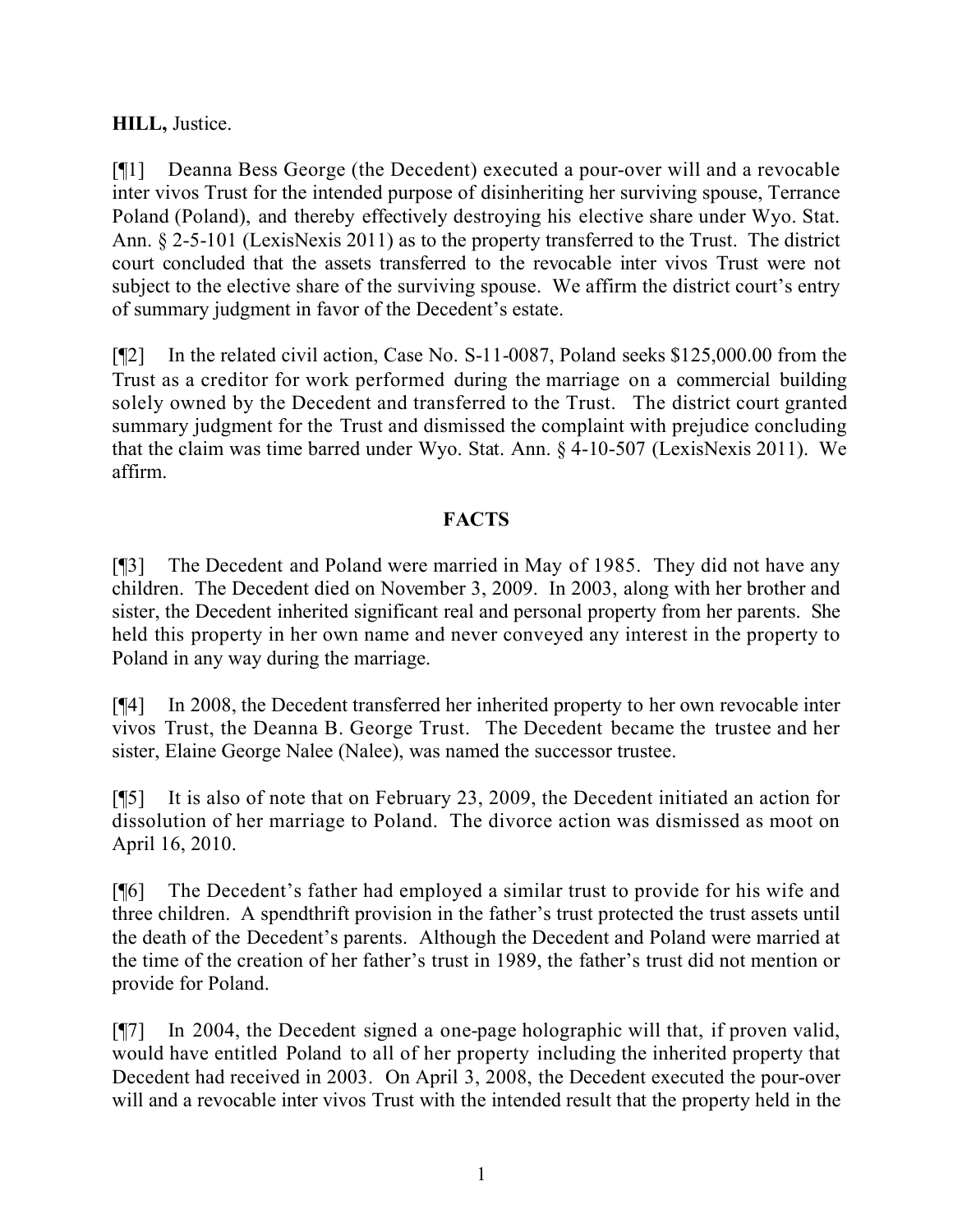Trust would not pass to Poland upon her death. These documents are the centerpiece of this matter. The probate matter was initiated by Poland's filing of the 2004 holographic will "In the Matter of the Estate of Deanna Bess George, Deceased," Probate No. PR 2010-4, Sheridan County District Court.

[¶8] The 2008 Trust Agreement did provide for Poland in that it expressly states that Poland would receive the jointly-held property accumulated during the marriage and specifically excluded the jointly owned property from the Trust. Nevertheless, Poland now also claims the elective share provided by § 2-5-101 of the Wyoming Probate Code against the property transferred to and held in the Trust. The district court granted summary judgment to the estate concluding that such property was not subject to the elective share.

#### **ISSUES**

[¶9] As to the probate matter, Poland states the issues:

Can a revocable inter vivos trust with testamentary provisions be used by one party to a marriage to defeat the elective share of the surviving spouse under the Wyoming Probate Code?

Does the probate jurisdiction of the District Court, having been invoked by the filing of a will and trust, extend to legal and equitable matters concerning the trust?

In the civil action, Poland states the issue as follows:

After the admission of a will with incorporated trust into probate in a district court in Wyoming, are the jurisdictional and procedural statutes of the Uniform Probate Code subordinate to those of the Uniform Trust Code?

#### **STANDARD OF REVIEW**

[¶10] The Court reviews summary judgment on a de novo basis. Because summary judgment involves a purely legal determination, we undertake de novo review of the trial court's summary judgment decision. *Glenn v. Union Pac. R.R. Co.*, 2008 WY 16, ¶ 6, 176 P.3d 640, 642 (Wyo. 2008). W.R.C.P. 56(e) provides in pertinent part:

> When a motion for summary judgment is made and supported as provided in this rule an adverse party may not rest upon the mere allegations or denials of the adverse party's pleading, but the adverse party's **response**, by affidavits or as otherwise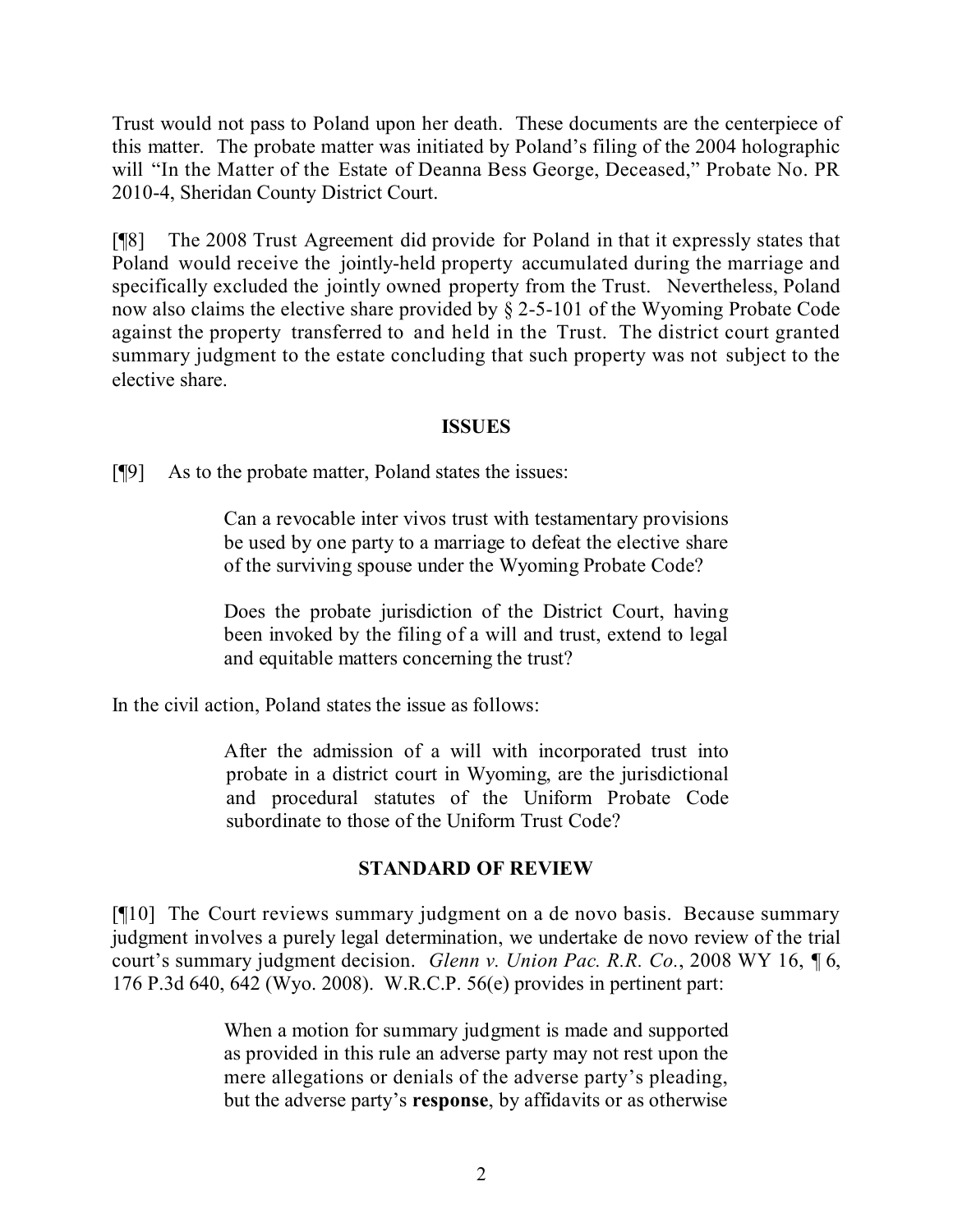provided in this rule, must set forth specific facts showing that there is a genuine issue for trial. If the adverse party does not so respond, summary judgment, if appropriate, shall be entered against the adverse party. [Emphasis added.]

W.R.C.P. 56(b) requires the moving party to demonstrate that there is no genuine issue of any material fact and that he is entitled to judgment as a matter of law. The Court will not disturb a summary judgment where the party opposing the motion neither files an affidavit pursuant to W.R.C.P. 56(f), nor files a motion pursuant to W.R.C.P. 6(b) requesting the enlargement of time to file the affidavits. *Dudley v. East Ridge Dev. Co.*, 694 P.2d 113, 116-17 (Wyo. 1985). We will affirm a grant of summary judgment if it can be sustained on any legal ground appearing in the record. *Platt v. Creighton*, 2007 WY 18, ¶ 7, 150 P.3d 1194, 1198-99 (Wyo. 2007).

[¶11] In reviewing the entry of summary judgment, we have said that we are to examine it in the same light as the district judge and treat it as though it was originally before this Court acting upon the same materials in the record, taking into consideration all the documents presented to the district court. *Fegler v. Brodie*, 574 P.2d 751 (Wyo. 1978). We have also said that summary judgment will be upheld where the appellant has not properly made all materials upon which he relied to oppose the summary judgment a part of the record. *Toltec Watershed Improvement Dist. v. Johnston*, 717 P.2d 808 (Wyo. 1986).

[¶12] With regard to the review of the trust language, we have stated that a trust agreement is governed by the plain language contained in the four corners of the document. *In re Estate of Lohrie*, 950 P.2d 1030 (Wyo. 1997). In *Lohrie* we noted that we have construed and given effect to revocable trusts after the death of the settlor made them irrevocable. *Id.* at 1033 (citing *First Nat'l Bank & Trust Co. v. Brimmer*, 504 P.2d 1367 (Wyo. 1973); *Hronek v. Saint Joseph's Children's Home*, 866 P.2d 1305, 1307 (Wyo. 1994)).

[¶13] In *First Nat'l Bank & Trust Co.*, 504 P.2d at 1369 we said that in construing a trust agreement, the intention of the settlor must govern and, if possible, be ascertained from the trust agreement. We also said that:

> The clearly expressed intention of the settlor should be zealously guarded by the courts, particularly when the trust instrument reveals a careful and painstaking expression of the use and purposes to which the settlor's financial accumulations shall be devoted. A settlor must have assurance that his solemn arrangements and instructions will not be subject to the whim or suggested expediency of others after his death.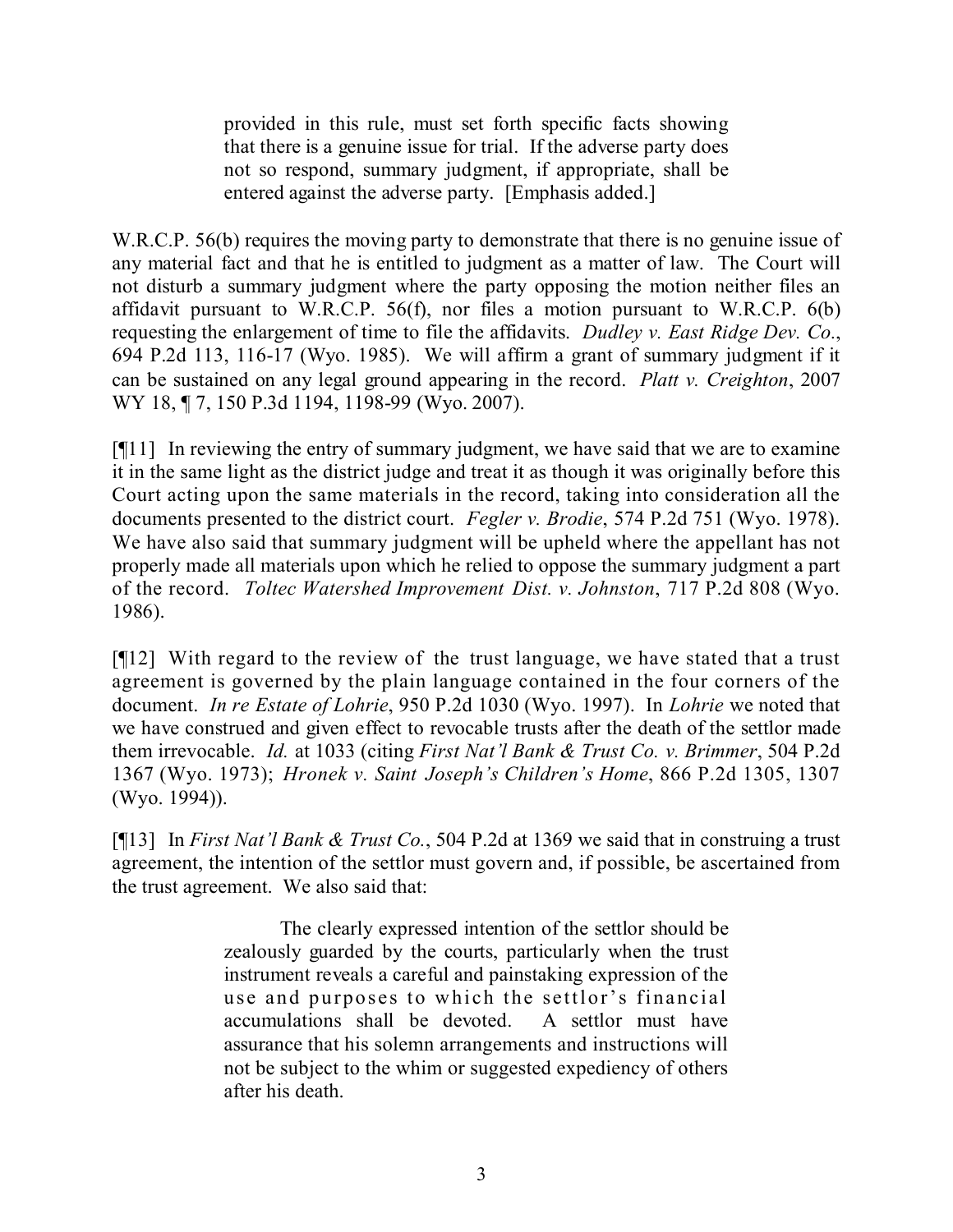#### *Id.*, 504 P.2d at 1371.

#### *The Trust Agreement*

[¶14] The April 3, 2008 Trust Agreement at Section 5.4(a) states Decedent's intention with regard to Poland and the property that she had inherited from her parents:

#### **Trustor's Intention as to Trustor's Separate Property**.

The Trustor acknowledges that the Trustor is married to Terrance Poland at the time the Trustor establishes the **Deanna B. George Trust** under this written Agreement as originally **dated April 3, 2008**. The Trustor, *however*, declares and states that the Trustor expressly intends that all property and interests in property which are owned by the **Deanna B. George Trust**, or which becomes a part of the **Deanna B. George Trust** following the death of the Trustor, whether through conveyance, assignment, or transfer during the lifetime of the Trustor, or through probate administration, or by contractual beneficiary designation or otherwise following the death of the Trustor, are and shall be deemed to be the **sole and separate property or interests in property of the Trustor or solely and separately attributed to the Trustor,** as property or interests in property which the Trustor has received from the Trustor's parents or other blood-relations by gift, inheritance, or death–related transfers or conveyances, or otherwise has acquired with the intent of having such property become, be, and remain the sole and separate property of the Trustor and to be so held under and subject to this Agreement; and, that all such property and interests in property are *not*, and shall *not* be, and shall *not* be characterized as, and shall *not* be deemed to be *marital property* of the Trustor with reference or respect to the Trustor's marriage to Terrance Poland, or any dissolution of such marriage. The Trustor further declares and states that the Trustor and the said Terrance Poland own other property, which they have titled in their joint names with spousal rights of survivorship between the two of them, and with the intention that such jointly owned survivorship property is not to be owned by or held subject to the **Deanna B. George Trust** under this Agreement, either as originally made and **dated April 3, 2008**, or as thereafter ever amended or restated. Therefore, the Trustor declares and states that the Trustor intentionally does *not* make any gift or other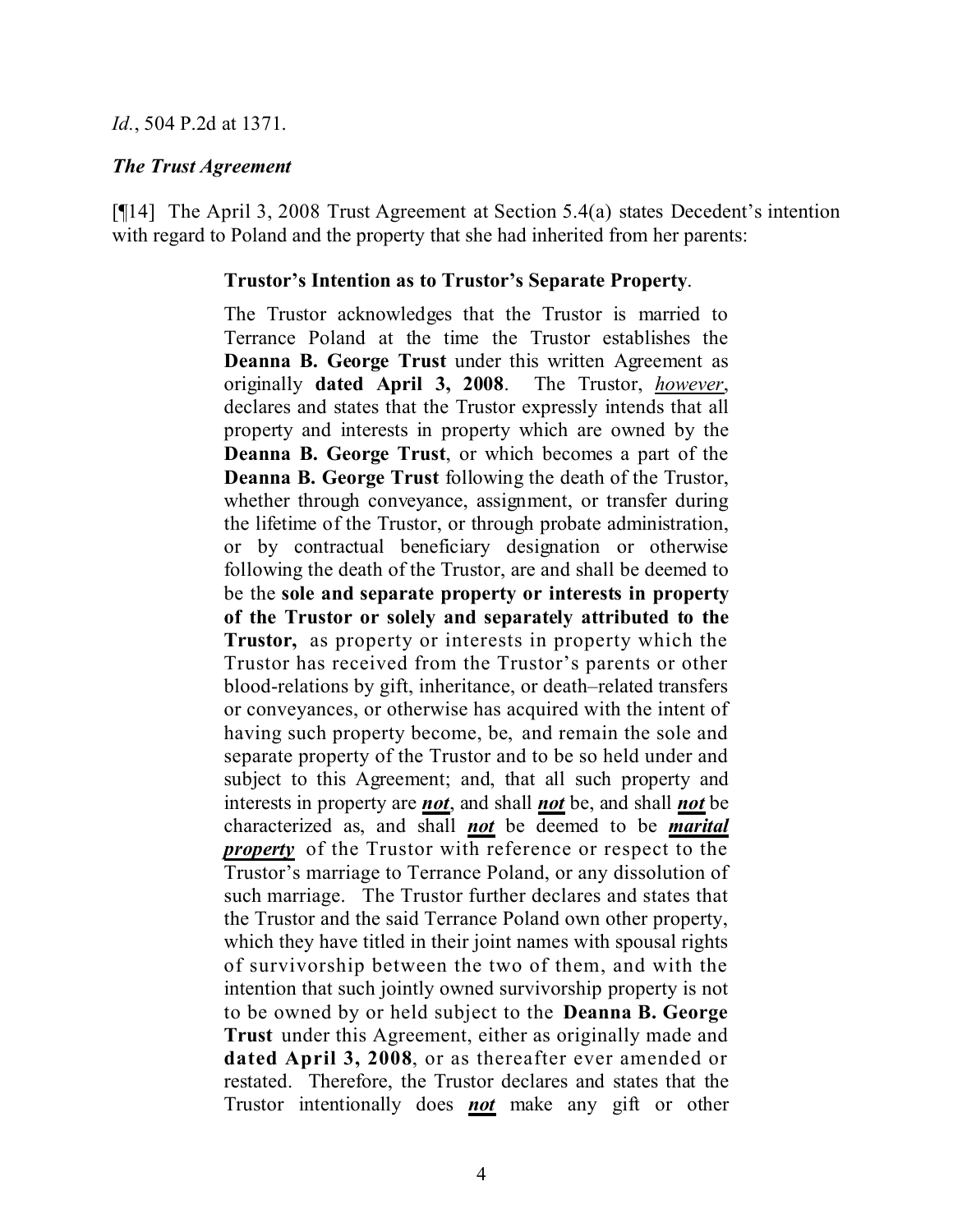disposition of any property or interest in property whatsoever unto the said Terrance Poland under or from the **Deanna B. George Trust** under this Agreement, either as originally made and **dated April 3, 2008**, or as thereafter ever amended or restated; and, further declares and states that the said Terrance Poland does *not* have and shall *not* obtain or ever have any interest whatsoever, including but not being limited to any resulting, constructive, remainder, or any other beneficial interest in, under, or with regard to the **Deanna B. George Trust** under this written Agreement as originally **dated April 3, 2008,** or as thereafter ever amended or restated." [Emphasis in original.]

[¶15] Simply stated, the Decedent went to great lengths to affirm her intention that Poland would not receive any interest in the solely owned property that she had inherited from her parents, but that Poland would receive the jointly owned property accumulated during the marriage. The Decedent emphasizes in a painstaking manner, that Poland "does not have and shall not obtain or ever have any interest whatsoever" in the property transferred to the Trust.

[¶16] In the "Declaration of Trust" the Decedent also declares that the trustee and any successor trustee are "vested with legal title" to all of the property which was included in the Trust estate. The Decedent transferred and delivered to the Trust all real and personal property by specific description. On April 3, 2008, a quitclaim deed was executed by the Decedent, as grantor, "dealing in and with her own sole and separate property," in favor of the Trust. An assignment and transfer of stock was also executed at the same time, as well as a "Restated Specific Gift List," which did not include Poland. Therefore, the vast majority of the Decedent's property was transferred to the Deanna B. George Trust in 2008. On June 4, 2009, the Decedent executed an amendment to the Trust Agreement designating Nalee as the current trustee of the Trust.

[¶17] As a practical matter, Decedent's property passed by virtue of the transfers to the Trust in 2008 and upon her death by virtue of the pour-over will or by the use of joint tenancy. In essence, the Decedent's property passed through the use of "will substitutes." "A 'will substitute' is an arrangement that shifts the rights to property outside of probate to the donee at the donor's death." See 2 Restatement (Third) of Property: Wills & Other Donative Transfers § 7.1 (2003). Most, if not all, of Decedent's assets were transferred by law without the need for probate.

# *The Pour-over Will*

[¶18] The 2008 will states, in pertinent part, that the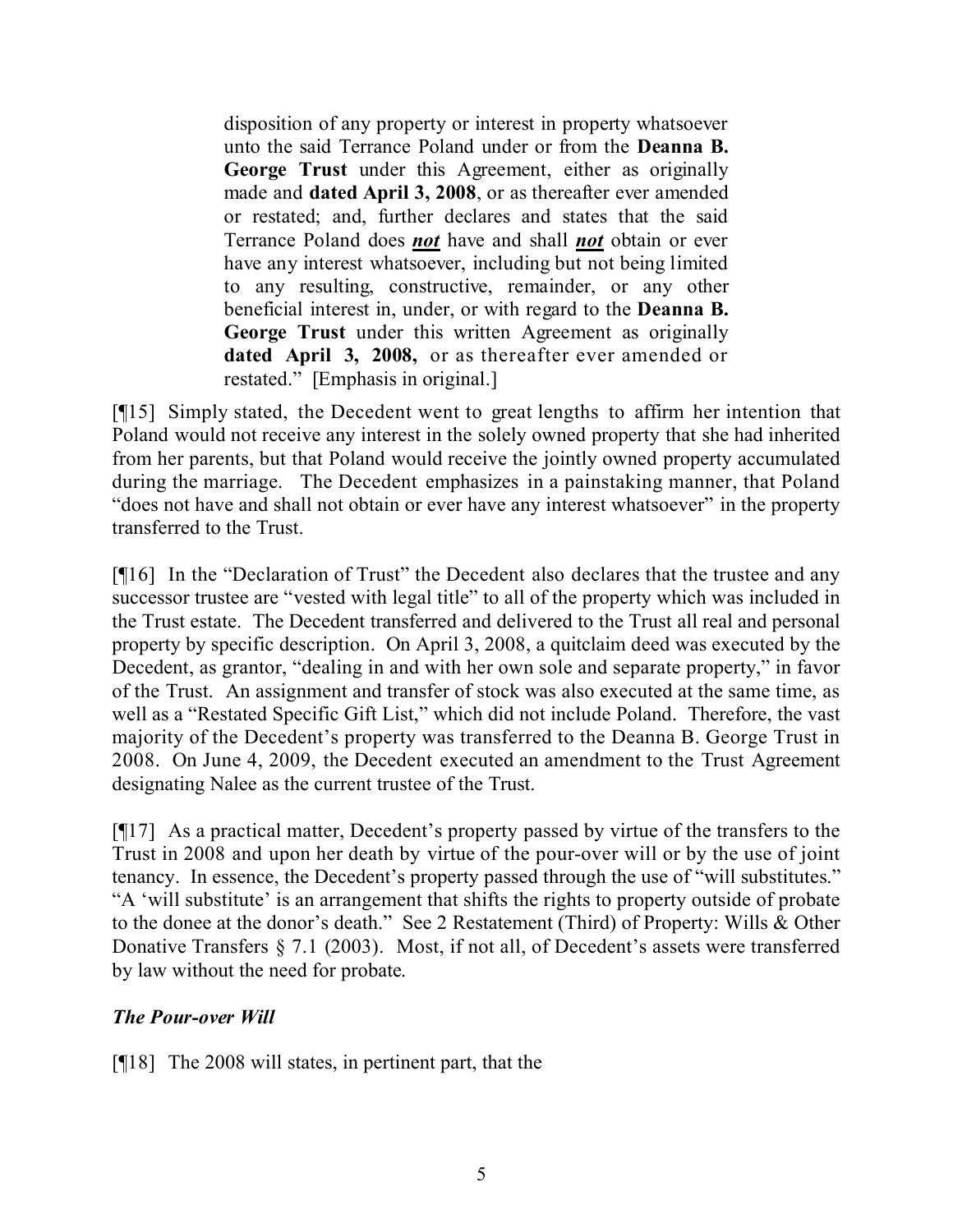… rest, residue, and remainder of my[decedent's] probate estate, whether real or personal property, . . , which I may have the power to dispose of at the time of my death by testamentary disposition, . . ., I hereby give, devise, bequeath, and appoint, IN TRUST, unto the successor Trustee of the DEANNA B. GEORGE TRUST, namely Elaine Nalee, who is my sister, or the alternate successor Trustee namely Jean Claude Bosio who is my brother-in-law, . . . .

"A 'pour-over' devise is a provision in a will that (i) adds property to an inter vivos trust, or (ii) funds a trust that was not funded during the testator's lifetime but whose terms are in a trust instrument that was executed during the testator's lifetime." 1 Restatement (Third) of Property: Wills & Other Donative Transfers § 3.8 (1999).

[¶19] The will also named Nalee as the personal representative and her brother-in-law as the alternate personal representative. The will also stated that the property would be disposed of and distributed by the successor trustee "outside and exclusive of the supervisory or controlling jurisdiction of any Court."

[¶20] The intent of the Decedent was that the matter would be handled without invoking the jurisdiction of the probate court. However, in this particular situation, the filing of the will and the Trust became necessary due to Poland's filing of the holographic will. Without the filing of the 2008 documents, the 2004 holographic will, if proven valid, could be admitted to probate. As demonstrated by this case, the creation of a trust and the transfer of the decedent's assets in the trust does not always obviate the need for a probate proceeding. *Schneider v. Cate*, 405 F.Supp. 2d 1254, 1258 (D. Colo. 2005). Due to the existence of the holographic will, a probate proceeding was necessary to determine the validity of the 2008 pour-over will and the effect of the 2008 Trust.

# *Course of Proceedings in Case No. S-11-0086*

[¶21] On January 5, 2010, Poland filed a "Petition for Probate and Administration Declaratory Relief/Notice of § 2-5-101 Election" in the probate court. The petition sought to probate the holographic will dated June 8, 2004. The holographic will consists of a single paragraph on a single page, which passed all of the Decedent's "worldly goods, including property and stocks," to Poland.

[¶22] In response, on January 12, 2010, the attorney for Nalee, in her capacity as the duly named and qualified personal representative of the Decedent and on behalf of Nalee in her capacity as the trustee of the Deanna B. George Trust, filed two documents in the probate proceeding: (1) a "Traverse to Petition for Probate and Administration Declaratory Relief/Notice of § 2-5-101 Election and Alternative Affirative [sic] Defenses;" and (2) "Alternative Petition for Probate and Administration of Estate of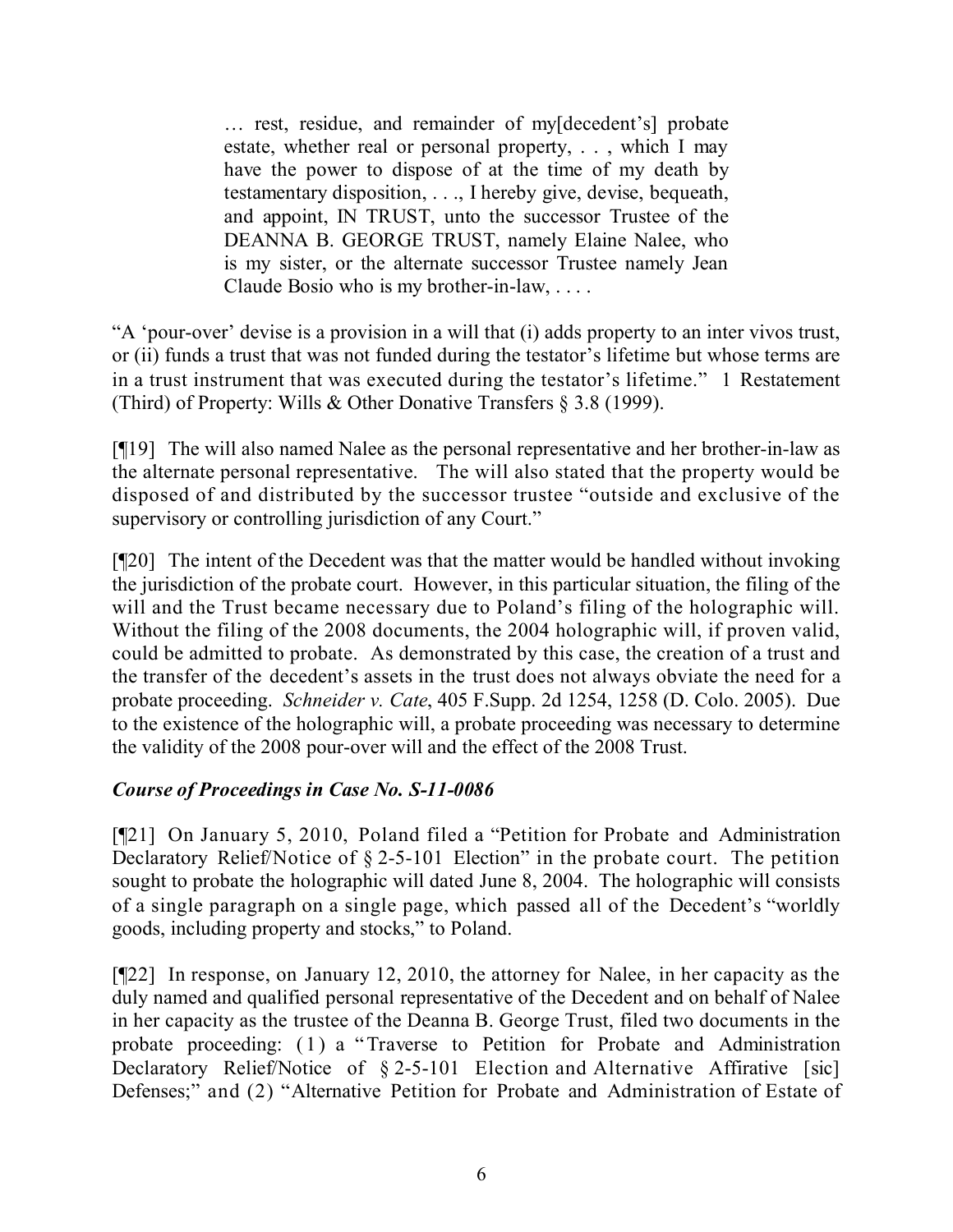Deanna B. George, Deceased and Letters Testamentary." The self-proving "Last Will and Testament" of the Decedent dated April 3, 2008 and the Deanna B. George Trust Agreement are attached to the documents. It also states that Poland is not one of the Decedent's "heirs" or "devisees" as defined in the Wyoming Probate Code, but as a matter of courtesy, Nalee mailed a copy of the alternative petition for probate and attachments to Poland's attorney.

[¶23] The alternative petition for probate listed the heirs and devisees of the Decedent: (1) Elaine Nalee the Decedent's sister-heir; (2**)** the Deanna Bess George Trust dated April 3, 2008 (Sole Devisee); and (3) Theodore L. George (her brother-heir). This alternative petition for probate also states that none of the property in the Trust is subject to this probate proceeding as a part of the probate estate of the Decedent. The petition asserts that there should be no personal or real property of the Decedent available for probate except any personal or real property that was not somehow conveyed into the Trust.

[¶24] Numerous affirmative defenses are asserted in the traverse filed by Nalee including, but not limited to: (1) that Poland's petition fails to state a claim upon which relief may be granted as the petition does not attach the alleged holographic will; and (2) that the Decedent left a valid self-proving pour-over will dated April 3, 2008 that is the valid last will of the Decedent. The traverse also challenged the subject matter jurisdiction of the probate court over the Trust.

[¶25] Thereafter, the probate court entered an order admitting the April 3, 2008 will to probate and appointed Nalee as personal representative. Upon the filing of an oath, the probate court issued letters testamentary. With assistance of her attorney, Nalee prepared and published a notice of probate to creditors of the estate informing them that claims must be filed within three months from the date of publication. The creditors notice was published in the Sheridan Press Newspaper on February 23, 2010, and March 2 and 9, 2010.

[¶26] An "Inventory of Assets and Report of Appraisal" was thereafter filed by Nalee on February 25, 2010. The inventory specifically gives notice as follows: **"There are no assets subject to probate, whether personal or real property, for which an appraisal can be done. All assets of the decedent at death were held jointly with her husband, Terrance Poland, and have since been taken by Terrance Poland by affidavit."** The document also claims that, **"[p]rior to death, the decedent transferred all of her other assets into Trust as shown in [the] January 12, 2010 filings by the Personal Representative in this Court file."** [Emphasis in original.]

[¶27] On March 23, 2010, Poland filed three responsive documents in the probate proceeding: (1) "Surviving Husband's Verified Petition for Revocation of Will" seeking revocation of the 2008 will and asking for distribution of the estate; (2) "Notice of § 2-5- 101 Election Petition for Elective Share Petition for Homestead Allowance/Request for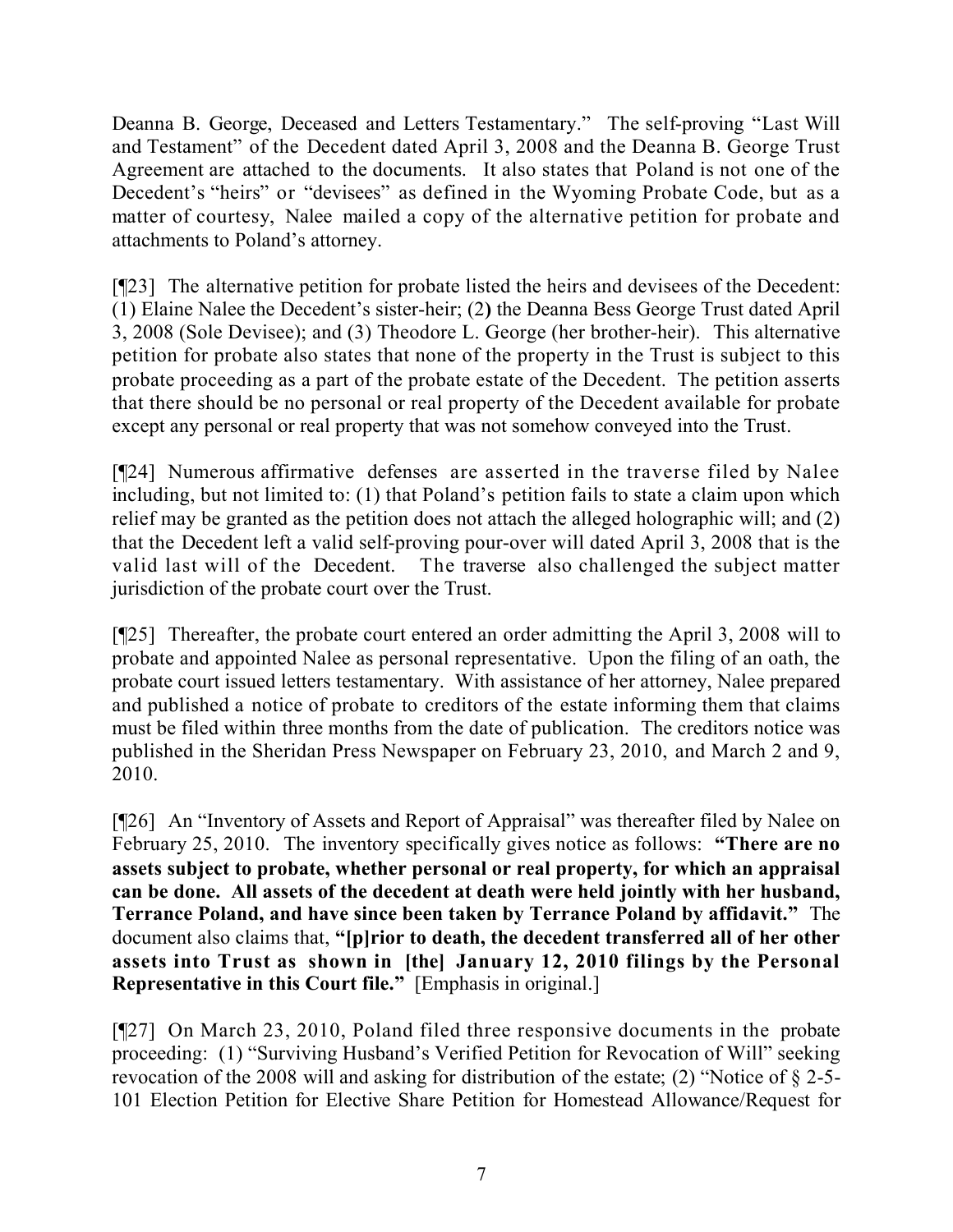Hearing;" and (3) "Verified Creditor's Claim of Terrance Poland." All three of these documents were filed in the probate proceeding and sought relief by and through the estate. No creditor's claim was filed against the Trust by Poland. A summons was signed on March 23, 2010 by the clerk of the district court to Elaine Nalee, personal representative. Six months later, on September 28, 2010, the three documents were served upon Nalee by the sheriff. The return was filed on October 4, 2010.

[¶28] A "Response to Petition to Revoke the Will" was filed by Nalee on April 20, 2010, which asserted several affirmative defenses including, but not limited to: (1) the Decedent's April 3, 2008 self-proving last will and testament and Trust are valid and binding in all respects and preclude Poland's claims in all respects; (2) there are no assets to probate; and (3) that the petition fails to state a claim upon which relief may be granted. This response was mailed to Poland's attorney and the Decedent's brother.

[¶29] On September 1, 2010, Nalee filed a "Motion for Summary Judgment Favoring the Probate Estate on all Claims Set Forth on the Petition to Revoke Will filed by Terrance Poland" under W.R.C.P. 56. The motion was accompanied by supporting affidavits. The motion also contains a W.R.C.P. 56.1 statement of undisputed record facts. The motion asserts that the only issue before the probate court is the validity of the pour-over will.

# *The Untimely Response to Motion for Summary Judgment*

[¶30] On October 5, 2010, Nalee as the trustee, filed a motion to dismiss and for judgment on the pleadings under W.R.C.P. 12(b)(1) and 12(c) to dismiss the **Trust** from any kind of proceeding in the probate court. In footnote 1 this pleading provides, in pertinent part that:

> The Trust notes that the [Personal Representative] has previously responded to these claims by Mr. Poland in this Probate Case in a Motion for Summary Judgment filed with the Court on September 1, 2010 and served by hand delivery on Mr. Poland's counsel that day. **Mr. Poland has never filed any response to that motion [for summary judgment] and no longer has the right to do so pursuant to W.R.C.P. 6(c), which required Mr. Poland to file any response to that motion on or before September 21, 2010.** [Emphasis added.]

[¶31] Poland's response to the September motion for summary judgment and three opposing affidavits were **not** filed until October 7, 2010. As previously explained, the late filing was not made by leave of the court. W.R.C.P.  $6(c)(1)$  requires the responsive pleading to be filed in twenty days plus three days for mailing. Poland's response was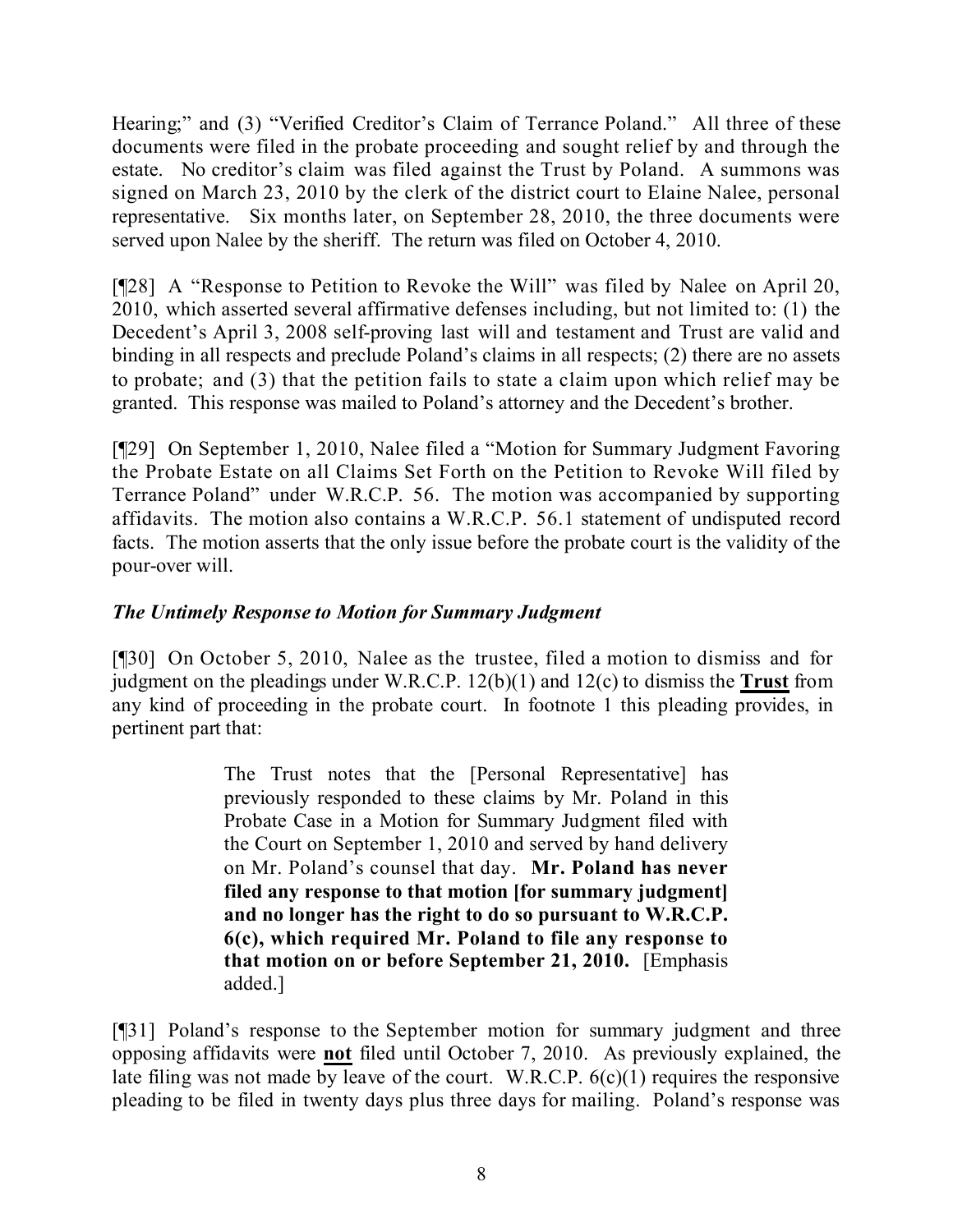clearly filed out of time. Furthermore, there is no indication that a request to enlarge the time to respond was made by Poland or his attorney. W.R.C.P. 56(e) provides in pertinent part, "If the adverse party does not so respond, summary judgment, if appropriate, shall be entered against the adverse party."

[¶32] On October 13, 2010, Nalee filed an "Objection and Motion to Strike Untimely Response Pleading and Affidavits by Terrance Poland." The pleading alleges that Poland's response to the motion for summary judgment was untimely and the court could not consider it. The motion to strike the affidavits and response filed by Poland was granted by the district court.

[¶33] A motion to consolidate the two cases was filed by Poland on October 7, 2010. Nalee's opposition to the motion to consolidate was also filed. The motion to consolidate was denied.

[¶34] On October 20, 2010, Nalee also filed a motion to dismiss and alternatively for summary judgment in the probate court to dismiss her **individually** from any kind of party respondent or defendant from the proceeding in the probate court.

[¶35] As to the creditor's claim filed by Poland in the probate proceeding on March 23, 2010, it was accompanied by, inter alia, a letter from a local contractor estimating the value of improvements at \$125,500.00 made over a four-year period to the second floor of Dan's Western Wear Building on Main Street in Sheridan. The claim was made for \$125,000.00 on the basis of quantum meruit, implied contract, and promissory estoppel. A "Rejection of Creditor's Claims" was filed by the estate and mailed on June 22, 2010 by Nalee to Poland. An affidavit of mailing was attached to the rejection of the creditor's claim filed against the estate.

# *Case No. S-11-0087 Course of Proceedings*

[¶36] With regard to the 2008 Trust in which most, if not all, of the Decedent's property was held, a "Notice of Intent to Distribute Assets" was published at the same time as the notice of probate. This notice was provided by the Trust and authorized by Nalee as successor trustee. The required information was provided to creditors under  $\S$  4-10-507(a). The notice was also specifically served on Poland's attorney in this matter.

[¶37] On July 20, 2010, Poland filed a "Complaint for Monetary Damage and Equitable Relief" as a separate civil action in the amount of \$125,000.00 for work done on the real estate owned by the Trust for the period of June 1, 2005 through February 23, 2009. An answer and alternative defenses and a set-off counterclaim were filed by Nalee on August 4, 2010. On the same day, a "Motion and Memorandum of the Deanna Bess George Revocable Trust Dated April 3, 2008 to Dismiss Pursuant to W.R.C.P. 12(b)(1) and/or (6) With Alternative Motion for Summary Judgment Pursuant to W.R.C.P 56" was filed by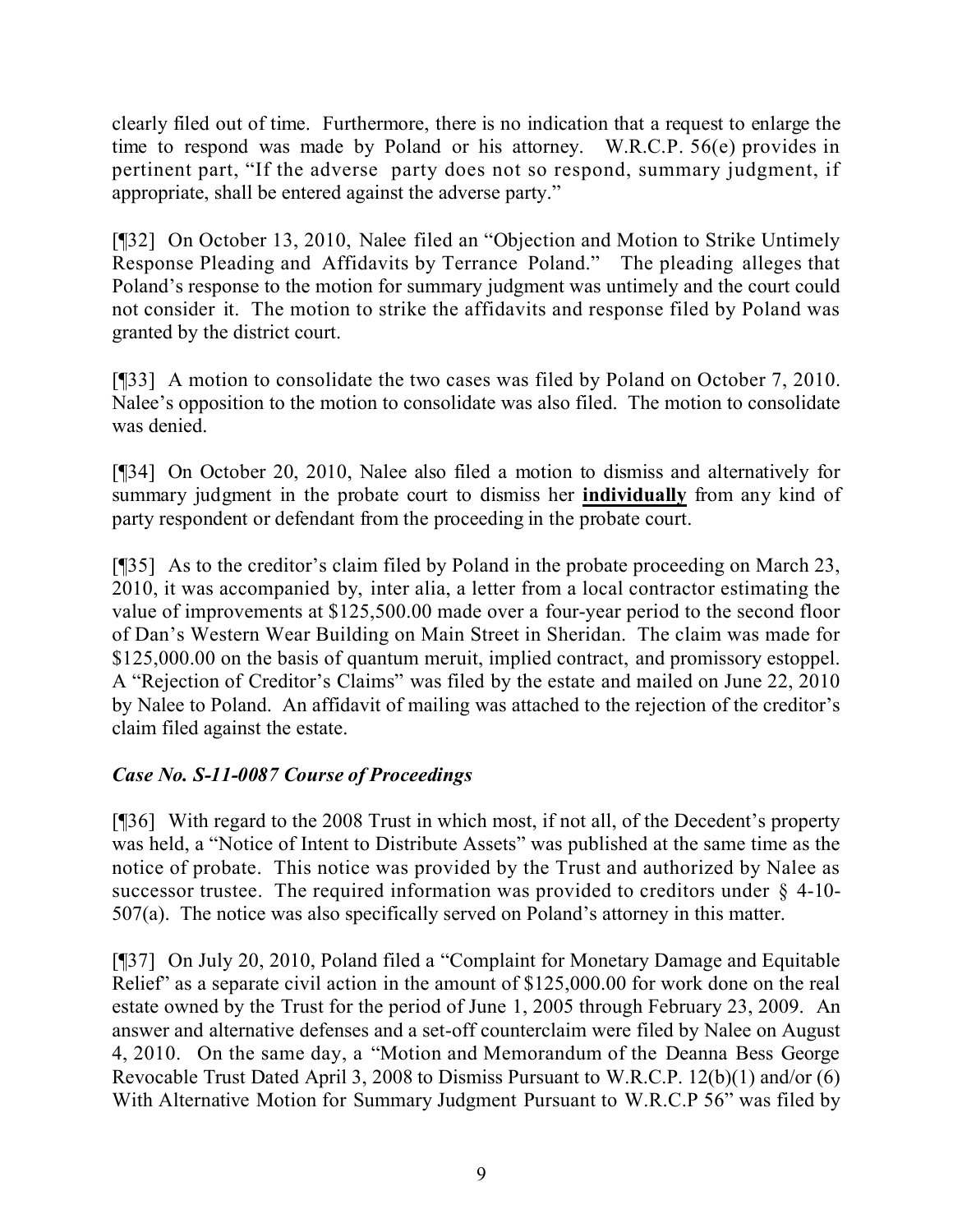Nalee in her capacity as trustee of the Trust. The motion asserts that Poland's complaint is time barred under § 4-10-507, as the complaint was not filed within 120 days of the required notice.

# *The District Court Decision*

[¶38] On February 25, 2011, the district court's order of dismissal including decision letter was filed. The district court granted the September 1, 2010 motion for summary judgment favoring the Decedent's estate on all claims set forth in the "Petition to Revoke the Will" filed by Poland, and the petition was dismissed with prejudice.

[¶39] The district court stated the issue as: "Whether public policy prevents a decedent from using a trust as an estate planning tool to disinherit a spouse including a spouse's elective share." The district court specifically rejected Poland's public policy arguments. With regard to the probate matter, the district court concluded that the fact that there were no assets subject to probate, does not render void the transfer of assets during the Decedent's life.

[¶40] In the separate civil action, the district court found that the complaint filed by Poland against the Trust was filed out of time under § 4-10-507. The undisputed facts establish that a "Notice of Intent to Distribute Assets" was published on February 23, 2010, and March 2 and 9, 2010 by the trustee of the Trust. Furthermore, the notice was sent by Nalee as the trustee of the Trust to potential creditors informing them that they had 120 days to assert claims pursuant to § 4-10-507. The notice was sent to Poland's attorney by certified mail return receipt requested. Poland received the notice on February 22, 2010.

[¶41] Poland's complaint against the Trust was not filed until July 20, 2010. Poland failed to comply with the time limitations of § 4-10-507 and under the statute is forever prohibited from making any claim against the assets of the settlor's trust or from commencing any judicial proceeding against the settlor or the assets of the settlor's trust. Thus, the district court had no subject matter jurisdiction in this matter.

[¶42] With regard to the October 5, 2010 trustee's motion to dismiss and for judgment on the pleadings, the district court ruled that the motion had been converted to a motion for summary judgment with the notice and consent of the parties at the November 12, 2010 hearing and granted the summary judgment on the basis that the court lacked jurisdiction over the Trust in this probate matter and dismissed all claims filed against the **Trust** with prejudice.

# **DISCUSSION**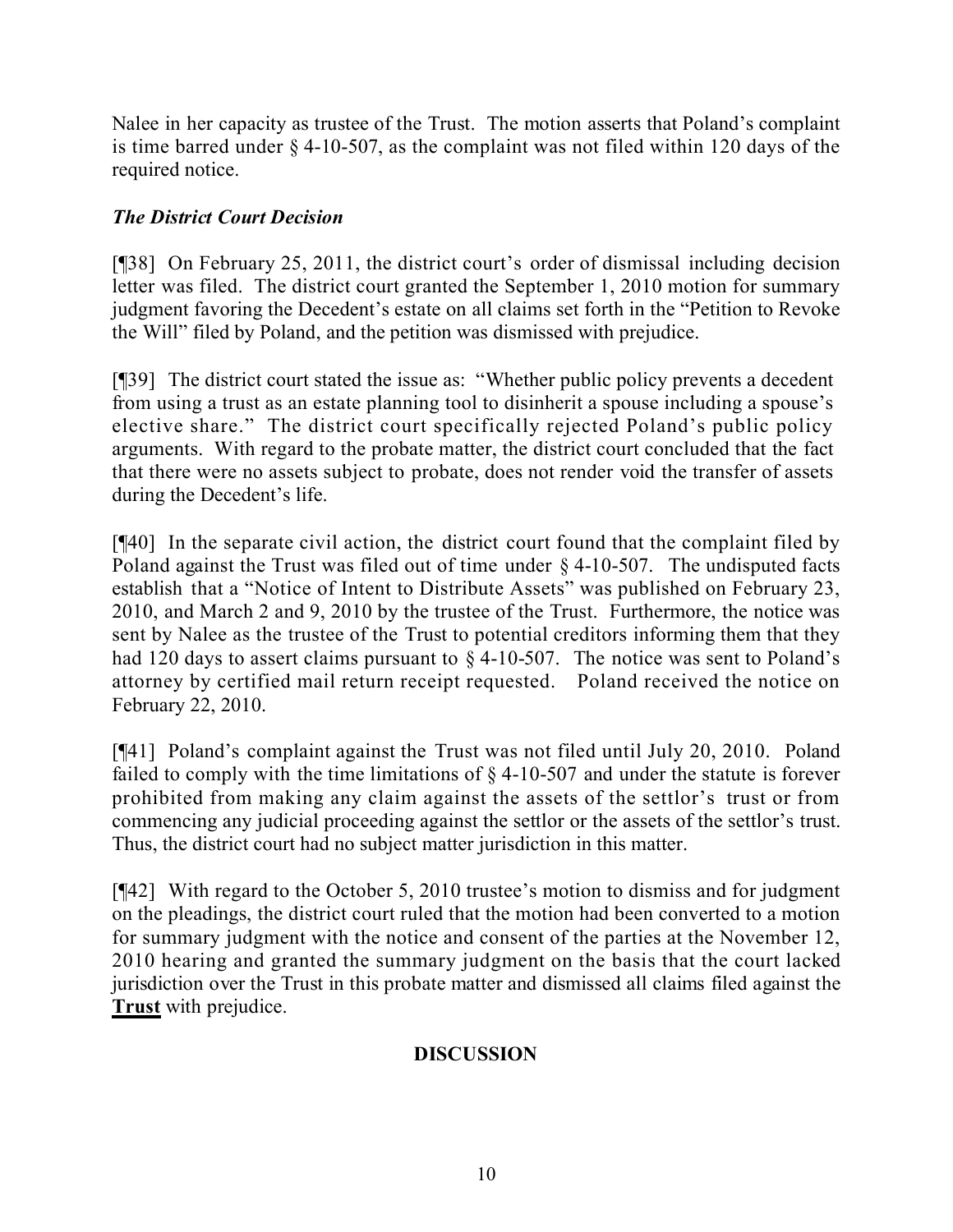[¶43] In support of his argument in Case No. S-11-0086, Poland cites two divorce cases, *Mann v. Mann*, 979 P.2d 497 (Wyo. 1999) and *Kane v. Kane*, 706 P.2d 676 (Wyo. 1985), for the proposition that the right of free transferability is adjusted with the filing of a complaint for divorce and the jurisdiction of the district court may provide for the equitable treatment of the parties under Wyo. Stat. Ann. § 20-2-114 (LexisNexis 2011). Poland argues that the elective share provisions of § 2-5-101 and Wyo. Stat. Ann. § 2-6- 101 (LexisNexis 2011) have a preclusive effect on the ability of a married person to transfer property otherwise included in the marital estate. In essence, Poland argues that the so-called forced share or the "elective share" under the probate code cannot be eliminated or destroyed by the use of a pour-over will and trust due to the equitable powers of the district court in an action for divorce. We do not agree. As noted by the court in *Bongaards v. Millen*, 793 N.E.2d 335, 345 (Mass. 2003):

> Death is not divorce, and the problems posed by each of those two life-altering events are profoundly different. It should not surprise us that the law, be it modern or antiquated, does not view death as the equivalent of divorce, or that the Legislature has adopted quite differing rules governing the disposition of property following those two events.

Poland relies upon the public policy argument in favor of a common law policy of unrestricted alienation of separate property during marriage, but would curtail this right based upon the equitable powers of the court once a divorce action is filed. In this case, although a divorce action had been initiated by the Decedent, it was rendered moot by her death. The fact that the divorce action became moot by the death of the party that initiated the action does not affect the disposition of property under the probate laws of this state or under the laws governing trusts. In essence, Poland argues that the estate for purposes of the elective share should include the non-probate property or be augmented by the non-probate property held in the 2008 Trust as a matter of policy.

#### *Issue #1: Wyoming has Rejected the Augmentation Concept of the UPC*

[¶44] "Under the Revised Uniform Probate Code, the decedent's surviving spouse is entitled to an elective-share amount calculated by applying a specified percentage to the augmented estate[.]" 2 Restatement (Third) of Property: Wills & Other Donative Transfers § 9.2(a) (2003). Simply put, the Wyoming Probate Code does not incorporate the augmented estate concept. The Wyoming legislature has not adopted this concept. For purposes of applying the augmented estate concept to the elective share of a surviving spouse, some states utilize an "illusory" test and some states use a "fraud" test. Regardless of the many variations used in other states, until the Wyoming legislature adopts a motive-based approach to the elective share, as well as the requirement that nonprobate assets be added back to the probate estate for purposes of the elective share, the policy adopted by other states is largely irrelevant.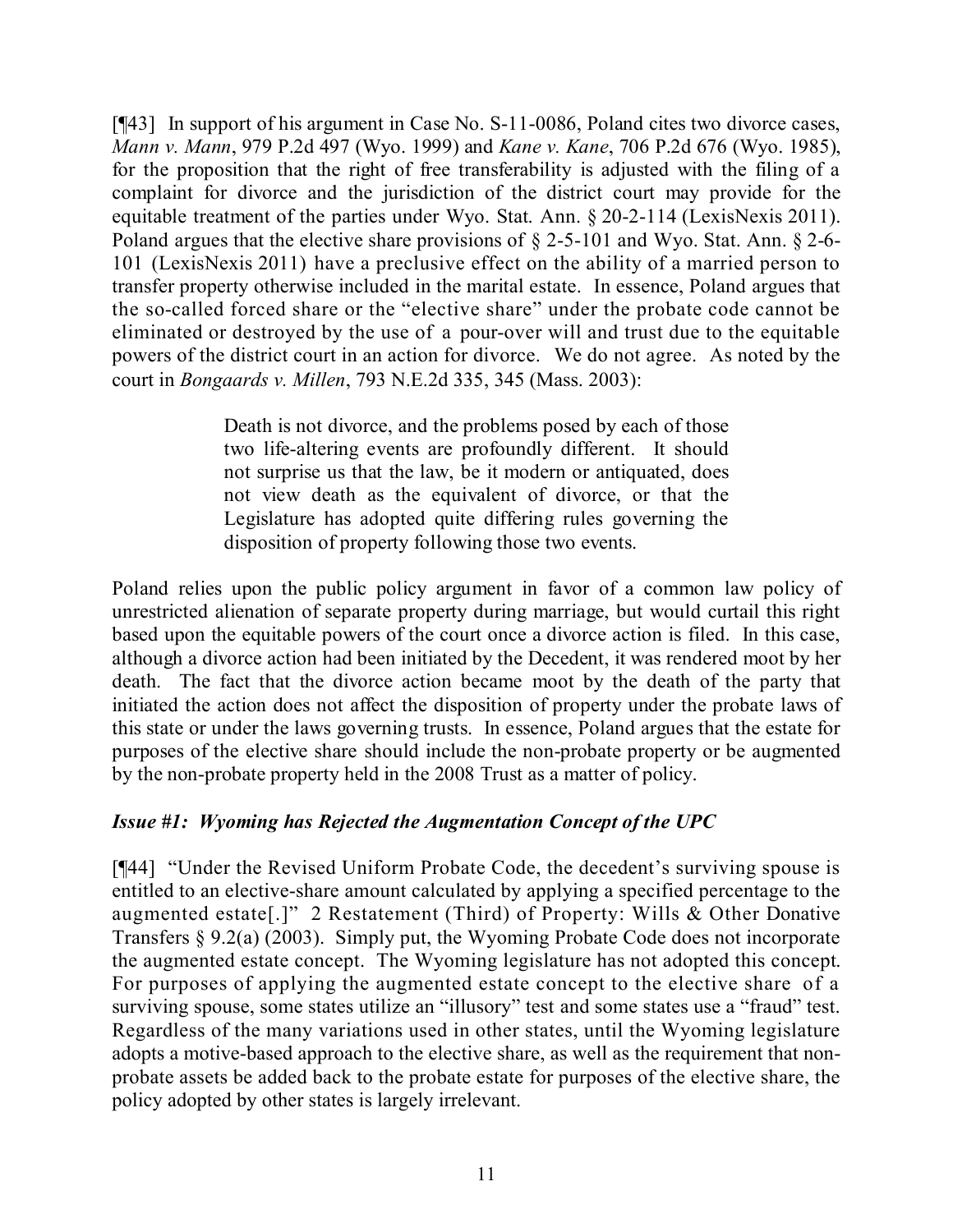[¶45] Wyoming may not be in accord with other states on the issue of whether or not certain non-probate assets should be added back to the probate estate for purposes of the surviving spouse's elective share. *See Amundson v. Amundson (In re Estate of Amundson)*, 621 N.W.2d 882, 886 (S.D. 2001). Under any circumstances this is a policy choice for the Wyoming legislature to consider, and either accept or reject.

[¶46] Wyo. Stat. Ann. § 2-5-101(a) (LexisNexis 2011) provides for the elective share of a surviving spouse and states:

### **§ 2-5-101. Elective share of property.**

(a) If a married person domiciled in this state shall **by will** deprive the surviving spouse of more than the elective share, as hereafter set forth, of the property **which is subject to disposition under the will,** reduced by funeral and administrative expenses, homestead allowance, family allowances and exemption, and enforceable claims, the surviving spouse has a right of election to take an elective share of that property as follows:

> (i) One-half $(1/2)$  if there are no surviving issue of the decedent, or if the surviving spouse is also a parent of any of the surviving issue of the decedent; or

(ii) One-fourth $(1/4)$ , if the surviving spouse is not the parent of any surviving issue of the decedent. [Emphasis added.]

The elective share of a surviving spouse under § 2-5-101 of the Wyoming Probate Code only applies to dispositions by will.

[¶47] In *Briggs v. Wyoming Nat'l Bank*, 836 P.2d 263 (Wyo. 1992), we determined that a waiver of the right to challenge an inter vivos trust did not violate the elective share statute. This Court noted that Wyoming's elective share statute "states that it is applicable to testamentary or 'will' dispositions of property." *Id*. at 273. The *Briggs* court also notes that the laws of the states vary with respect to the right of the survivor to claim a share of assets transferred to a revocable trust before the decedent's death. *Id.* at 274. For example, other states utilize different statutory criteria to determine the validity of the inter vivos transfers to an inter vivos trust with regard to the elective share.

[¶48] On the other hand, the plain language of the elective share statute is limited to "disposition by will." This so-called bright line rule **is not dependent on the decedent's intent** or **retention** of **control.** Section 2-5-101 begins with the condition, "[i]f a married person domiciled in this state shall by will deprive the surviving spouse of more than the elective share,…" Here, the surviving spouse was not deprived by will, but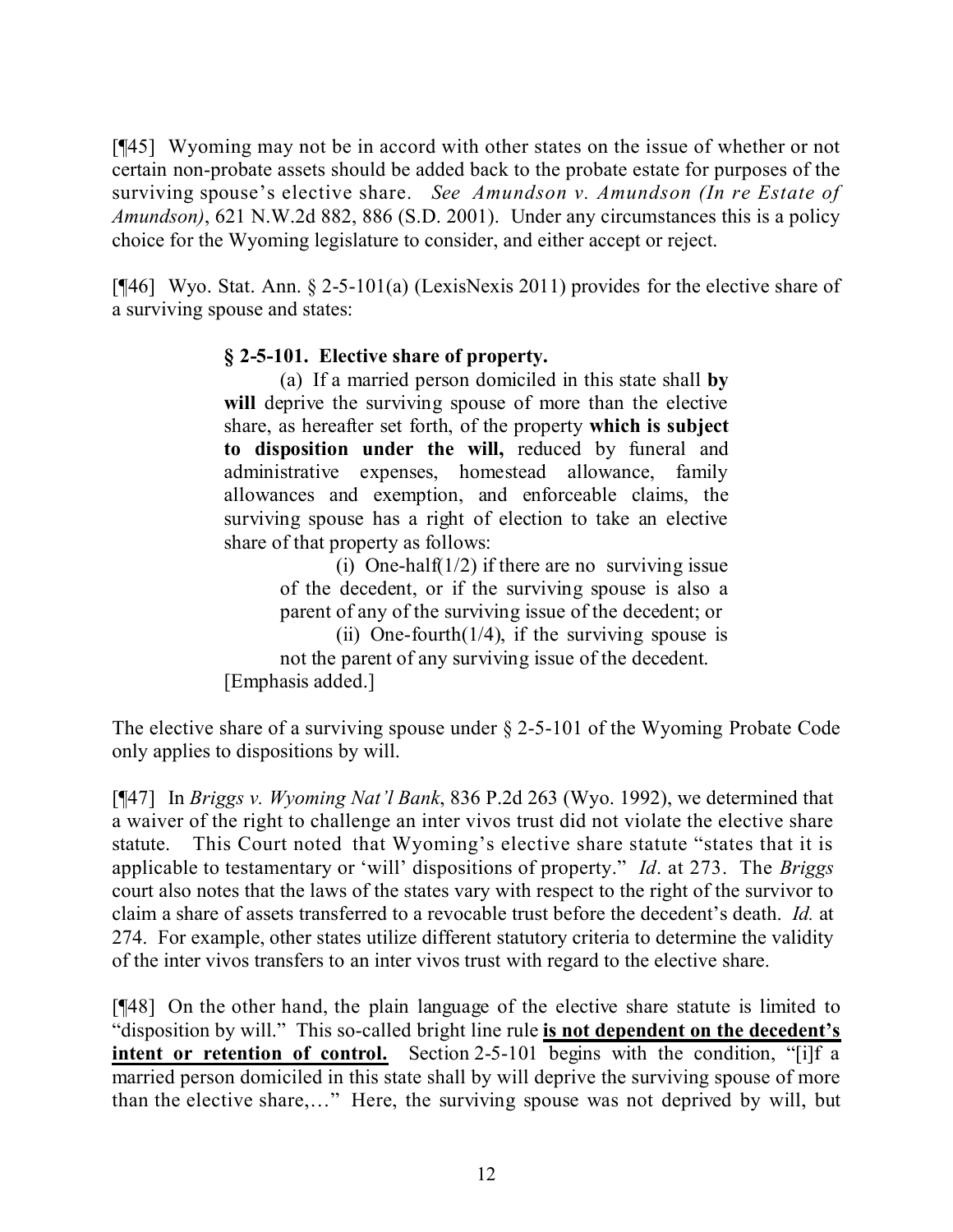rather by the Decedent's transfer of property to a revocable inter vivos Trust prior to her death. We have found no legal basis, nor has Poland cited any legal basis, for this Court to augment for purposes of the elective share the probate estate of the Decedent with the property transferred to the Trust prior to Decedent's death or with property transferred by will substitutes at the time of Decedent's death.

[¶49] The Wyoming Probate Code defines "Will" at Wyo. Stat. Ann. § 2-1-301 (a)(xxxiv) (LexisNexis 2011) to include "a codicil, a testamentary instrument that merely appoints an executor, or a testamentary instrument that merely revokes or revives another will." In this case the will does more than merely appoint an executor or merely revoke a will; it actually pours-over the assets held at death by the Decedent into the Trust. Albeit that this is a relatively small amount of property; nevertheless, this transfer is made pursuant to Wyo. Stat. Ann. § 2-6-103 (LexisNexis 2011).<sup>1</sup>

[¶50] In addition, prior to 2007, Wyo. Stat. Ann. § 4-10-505, now § 4-10-506(c), provided:

 $\overline{a}$ 

#### **§ 2-6-103. Property passed may be governed by trust instrument.**

By a will signed and attested as provided in this article a testator may devise and bequeath real and personal estate to a trustee of a trust which is evidenced by a written instrument in existence when the will is made and which is identified in the will, even though the trust is subject to amendment, modification, revocation or termination. Unless the will provides otherwise the estate so devised and bequeathed is governed by the terms and provisions of the instrument creating the **trust** including any amendments or modifications in writing made before or after the making of the will and before the death of the testator. [Emphasis added.]

Section 2-6-103 has the effect of validating the pour-over will as it relates to the assets poured-over into the Trust on the death of the Decedent. This rule of construction applies "unless a contrary intention is indicated in the will." See Wyo. Stat. Ann. § 2-6-105 (LexisNexis 2011). The pour-over provisions of the will transfer the residue or remainder of the property accumulated by the Decedent from the time of creation of the will and Trust in 2008 to the time of death. Section 2-6-103 validates the will and Trust, which govern the disposition of the estate including the remainder. Thus, the property of the Trust is not disposed of by the will.

<sup>&</sup>lt;sup>1</sup> Here, the Decedent utilized some rather complex and legally sophisticated estate planning devices. A "pour-over" devise must be validated by statute, by incorporation by reference, or by independent significance. Unless properly validated, the pour-over devise is invalid because the beneficial devisees are not identified in a document executed in compliance with the statutory formalities for a valid will. Wyoming enacted a statute that is similar in substance to the Uniform Testamentary Additions to Trusts Act. Wyo. Stat. Ann. § 2-6-103 (LexisNexis 2011), which was originally adopted on February 20, 1957, provides that: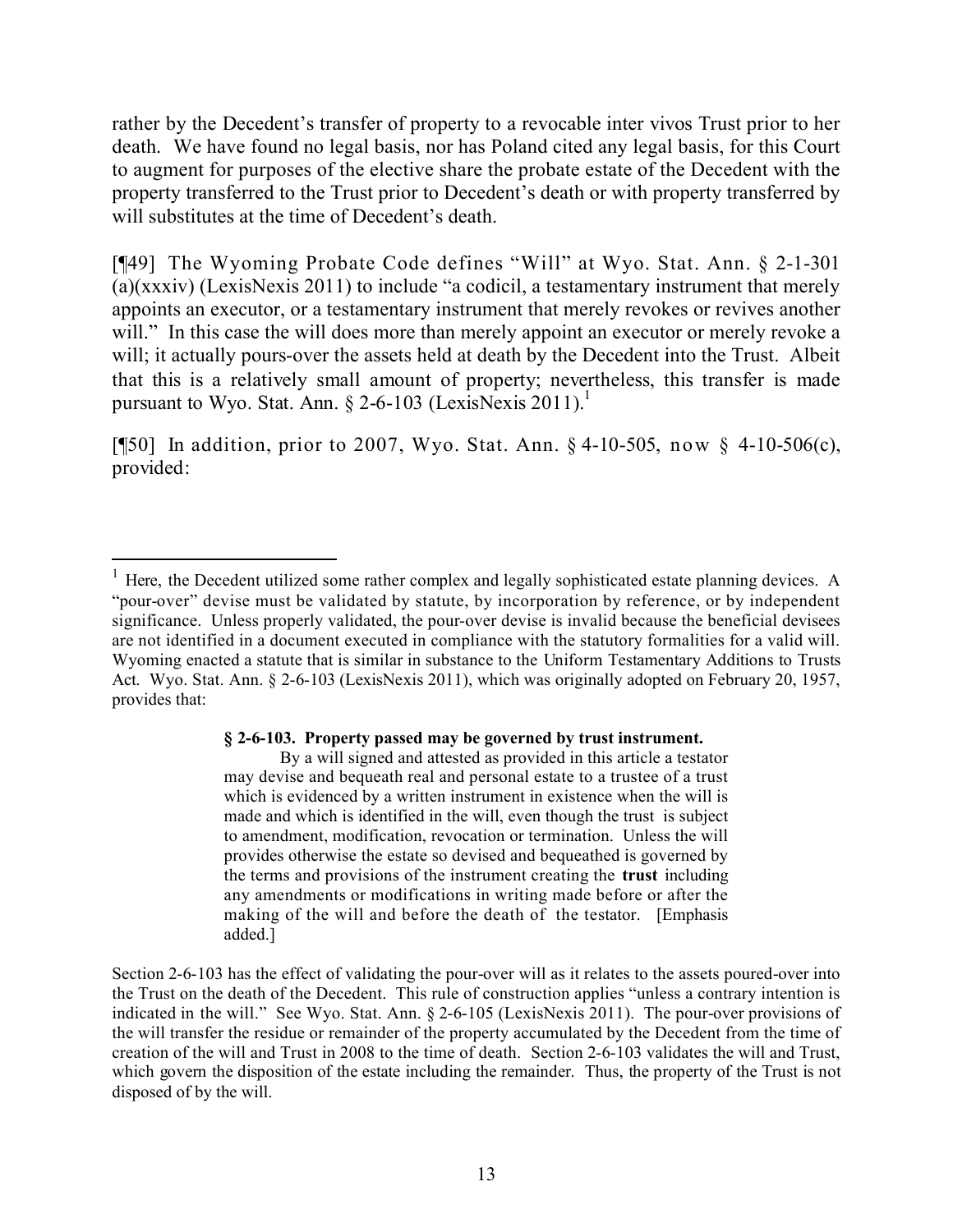#### **§ 4-10-505. Creditor's claim against settlor.**

(a) Whether or not the terms of a trust contain a spendthrift provision, the following rules apply:

. . . . **(iii)** After the death of a settlor, and subject to the settlor's right to direct the source from which liabilities will be paid, the **property** of a trust that was revocable at the settlor's death, is subject to claims of the settlor's creditors, costs of administration of the settlor's estate, the expenses of the settlor's funeral and disposal of remains **and statutory allowances as provided in W.S. 2-5-101 and 2-5-103 to a surviving spouse and children** to the extent the settlor's probate estate is inadequate to satisfy those claims, costs of administration, expenses, **and allowances as provided in W.S. 2-5-101 and 2-5-103.**" [Bolded text deleted in 2007 amendment.]

2007 Wyo. Sess. Laws, ch. 155, § 3.

[¶51] Ordinarily, when a statute is amended by deleting an express provision, the presumption is that a substantial change in the law was intended. *Payne v. Laramie*, 398 P.2d 557, 561 (Wyo. 1965). The legislature's intent is clear that by its 2007 amendment to § 4-10-506, that property transferred to a revocable trust by the decedent prior to death was not subject to the elective share of a disinherited surviving spouse.

[ $[$ [52] In 2007, the legislature specifically removed from  $\frac{1}{2}$  4-10-506(c) the language that previously provided that property held in a revocable trust was subject to the elective share of a disinherited spouse. The amendments to  $\S$  4-10-506(c) removed the specific references to "the statutory allowances as provided in §§ 2-5-101 and 2-5-103 to a surviving spouse and children" and "allowances as provided in  $\&$  2-5-101 and 2-5-103." 2007 Wyo. Sess. Laws, ch. 155, § 3.

[¶53] The Wyoming legislature has not adopted or integrated the concept of augmenting the estate for purposes of computation of the elective share with the non-probate assets transferred to an inter vivos trust during the lifetime of the decedent. There is a definite split of authority between the states as to whether or not assets transferred and held in a revocable inter vivos trust are to be added back to the estate for purposes of the elective share. However, the legislature has specifically addressed how this split of authority should be viewed by this Court.

[¶54] Wyo. Stat. Ann. § 4-10-1101 (LexisNexis 2011) provides:

# **§ 4-10-1101. Uniformity of application and construction.**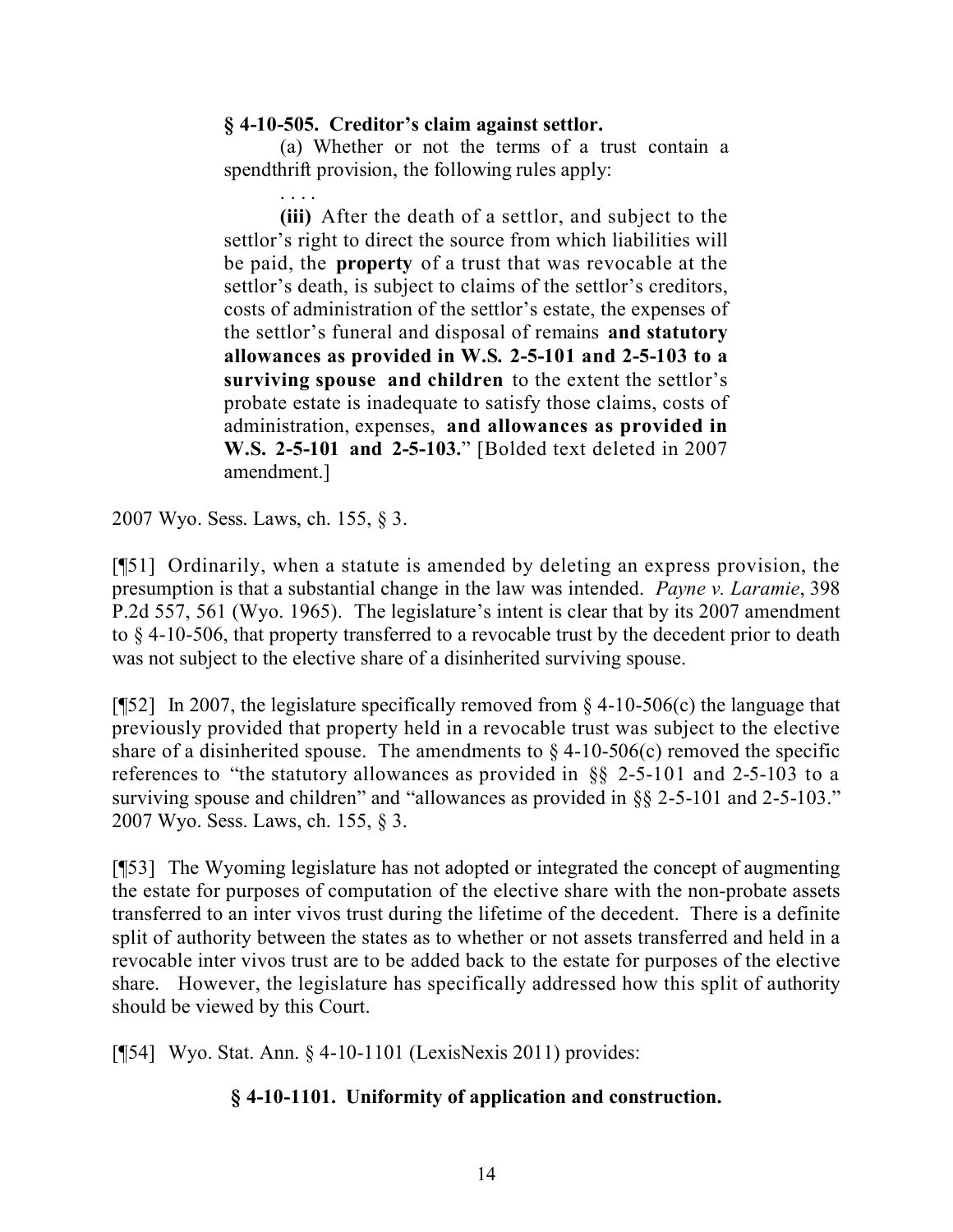In applying and construing this act, consideration shall be given to the need to promote uniformity of the law with respect to its subject matter among states that enact it. **With respect to article 5 of this act, a court shall not give consideration to cases from jurisdictions that have adopted some version of the Uniform Trust Code, but have not modified article 5 of the Uniform Trust Code in a manner similar to Article 5 of this act. [**Emphasis added.]

[ $[$ 55] Article 5 referred to above contains  $\S$  4-10-507. The second sentence was adopted in 2007 as part of the same act that removed the elective share from the list of claims now found in § 4-10-506. Given the split of authority found in other states, we agree that the consideration of case law from other jurisdictions would be of limited assistance in this case given the clear and unambiguous language used by the legislature. *See* 2007 Wyo. Sess. Laws, ch. 155, § 3.

[¶56] It is reasonable to suggest that the legislature during its consideration of the 2007 amendments was made aware of the different criteria used by other states to implement the augmentation rule, as well as the need to clearly define its intent with regard to these multiple and sometimes confusing methods used to address this issue in other states. For a comprehensive article explaining that "most of the confusion stems from the approach to the problem taken by the courts and from their being overly concerned with the statute of wills: *See* V. Woerner, Annotation, "Pour-over Provisions from Will to Inter Vivos Trust," 12 A.L.R. 3d 56 (1967 and 2011 Supp.). *Also see Bezzini v. Department of Soc. Servs.*, 715 A.2d 791 (Conn. 1998); *Taliaferro v. Taliaferro*, 843 P.2d 240 (Kan. 1992); *Soltis v. First of Am. Bank-Muskegan*, 513 N.W.2d 148 (Mich. 1994) and *Dumas v. Estate of Dumas*, 627 N.E.2d 978 (Ohio 1994) (involve cases holding that assets held in a revocable inter vivos trust are not subject to the surviving spouse's elective share). For cases holding that assets transferred to an inter vivos trust were subject to the elective share of a surviving spouse, *see Dunnewind v. Cook*, 697 N.E.2d 485 ,489 (Ind. Ct. App. 1998), and *In re Estate of Inter*, 664 A.2d 142, 147 (Pa. 1995); *Sieh v. Sieh*, 713 N.W.2d 194 (Iowa 2006).

[¶57] Furthermore, the Uniform Trust Code also provides at Wyo. Stat. Ann. § 4-10-106 (LexisNexis 2011), "The common law of trusts and principles of equity supplement this act, except to the extent modified by this act or another statute of this state. When interpreting article 5 of this act, the court shall first use the law of this state, then general common law." The law of this state includes the following legislative directive at Wyo. Stat. Ann. § 2-1-102(a)(ii) and (iv) (LexisNexis 2011) that provide that the Wyoming Probate Code shall be liberally construed and applied to promote the following purposes: to "[d]iscover and make effective the intent of a decedent in distribution of his property;" and to "[f]acilitate use and enforcement of certain trusts." We are of the opinion that the district court properly determined that summary judgment was appropriate in this matter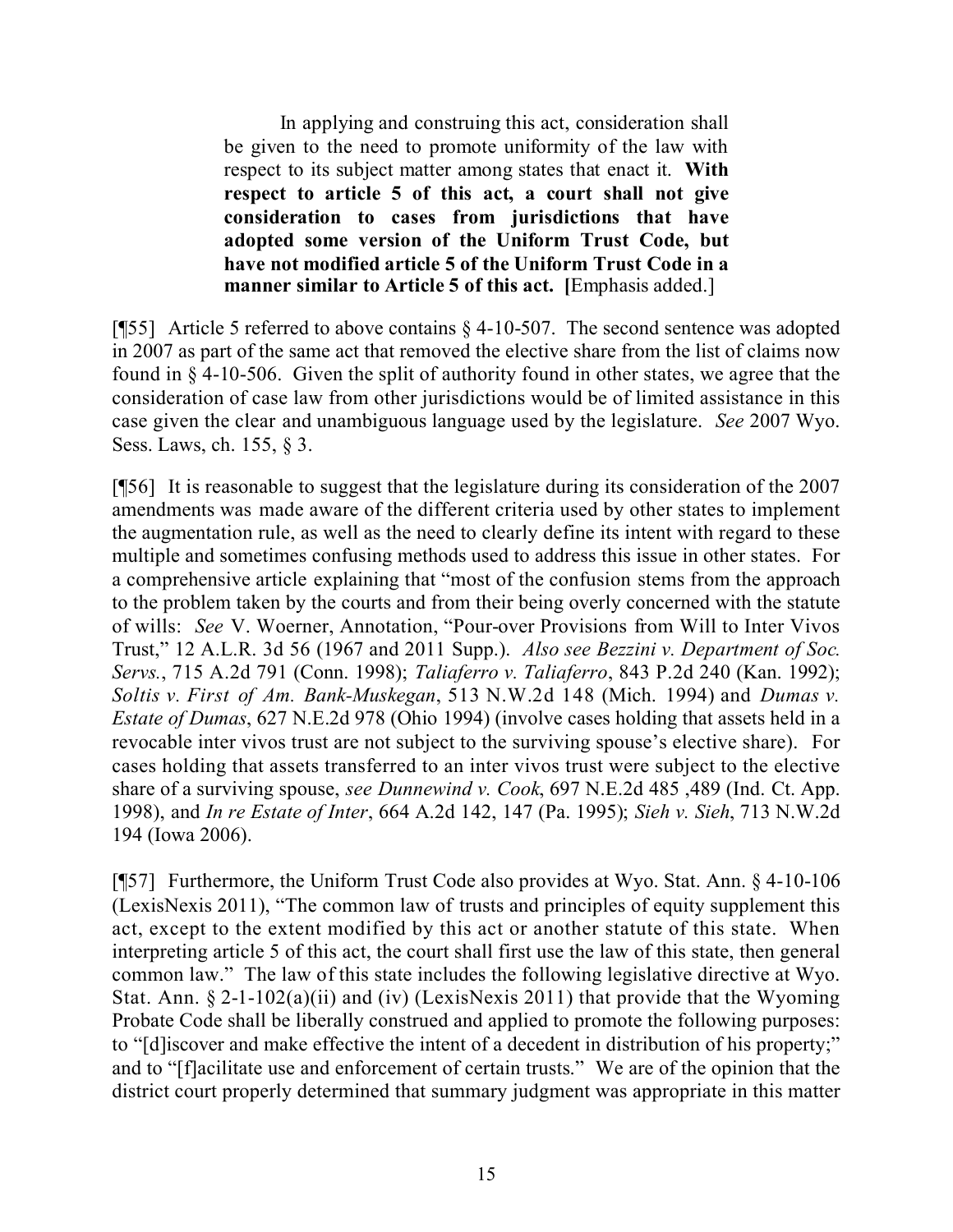in that the Decedent's testamentary intent regarding the property transferred to the Trust was made effective and the 2008 Trust was enforced.

### *Issue #2: The Jurisdiction of the Probate Court over the Trust*

[¶58] Although the filing of the will was made necessary by Poland's filing of the holographic will, it was also necessary to invoke the jurisdiction of the probate court to implement the intent of the Decedent contained within the 2008 will and Trust. The will not only revokes the 2004 holographic will filed by Poland, it also transfers to the Trust the remainder of the property accumulated by the Decedent from the time of creation of the will and Trust in 2008 to the time of death under § 2-6-103. At the same time, none of the claims filed by Poland in the probate proceeding were directed at the Trust, but rather were directed at the estate. Poland sought to revoke the 2008 will, as opposed to the Trust. As a matter of law, the elective share, § 2-5-101, is limited to deprivation by will. What's more, it is clear that by its own terms, the creditor's claim was filed against the estate and not the Trust.

[¶59] By his own choice, Poland proceeded against an estate that was penniless. It is undisputed that Poland did not file a claim within the statutory 120-day limit under  $\S$  4-10-507. By the time the complaint was filed against the Trust, it was simply too late. In any event, the issue of whether the probate court can address the validity of the Trust is not presented by this matter. Poland has never claimed that the 2008 Trust was invalid.

# *Issue #3: Jurisdiction over the Creditor's Claim*

[¶60] Wyo. Stat. Ann. § 4-10-507 (LexisNexis 2011) provides:

# **§ 4-10-507. Limitation on action by creditors.**

(a) Subject to the rights of persons dealing with a fiduciary as provided in W.S. 4-10-1013, a creditor may file a claim against the assets of the trust or commence a judicial proceeding to contest the validity of a trust that was revocable at the settlor's death within the earlier of:

(i) Two ( 2) years after the settlor's death;

(ii) One hundred twenty (120) days after a notice of the intent of the trustee to have the property of the settlor distributed as permitted under the terms of the trust has been published once per week for two (2) consecutive weeks in a newspaper of general circulation in the county or counties where venue of the trust is properly established as provided in W.S 4- 10-204; or

(iii) One hundred twenty (120) days after known creditors have been mailed notice, by certified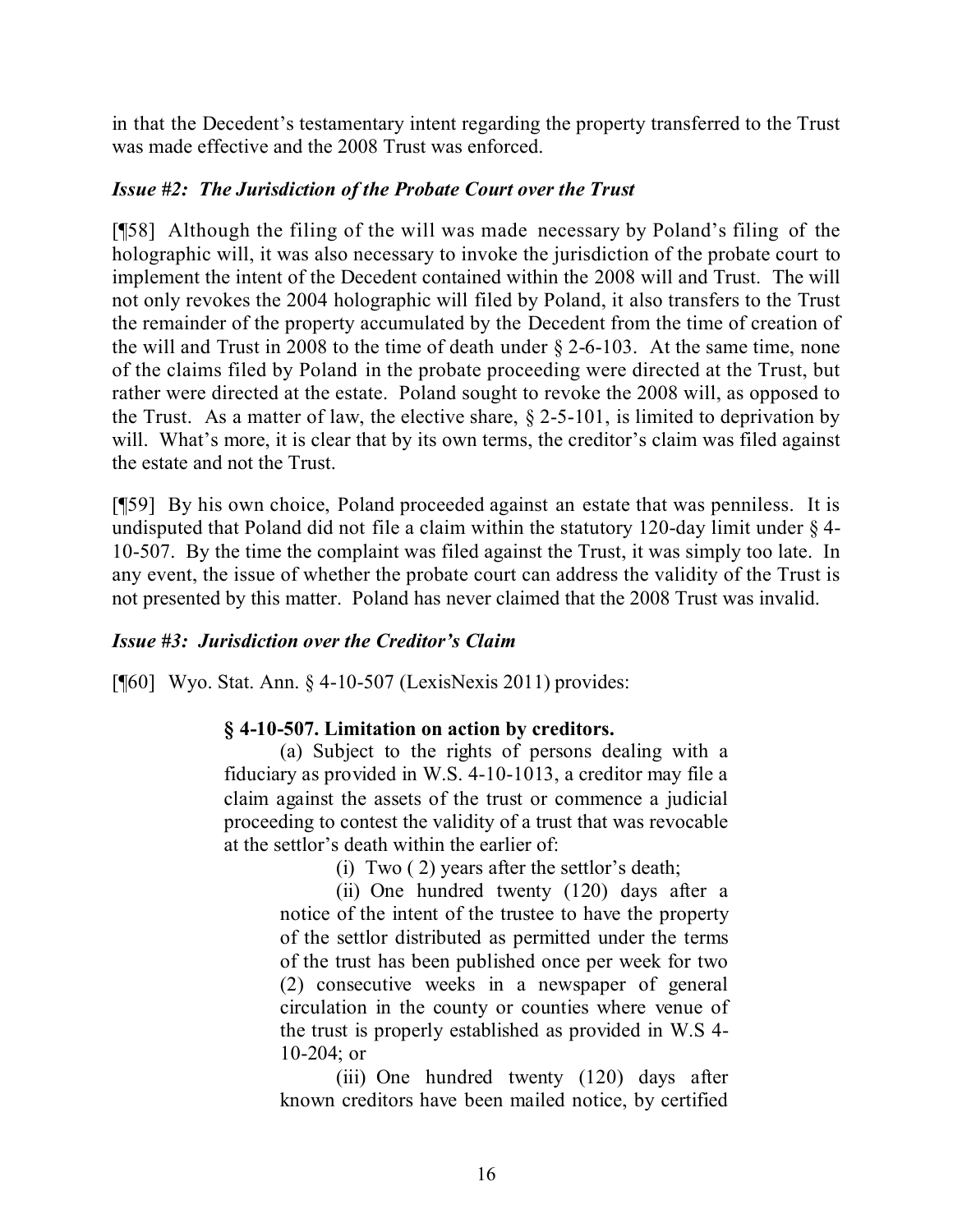mail return receipt requested. The notice shall inform the creditor:

- (A) Of the trust's existence;
- (B) Of the trustee's name and address;

(C) That the creditor shall make all claims in writing to the trustee within one hundred twenty (120) days of the date of mailing of the notice; and

(D) That time allowed for commencing a proceeding to contest the validity of a trust or of the proposed distribution of the trustee is one hundred twenty (120) days from the date of mailing of the notice.

(b) A creditor failing to file his claim or to commence a judicial proceeding to contest the validity of a trust within the times provided is forever prohibited from making any claim against the assets of the settlor's trust or commencing any judicial proceeding against the settlor or the assets of the settlor's trust.

[¶61] The question of jurisdiction is always present in any case and can be raised at any time. It is a matter which the Court has a duty to raise at any time upon its own motion. *In re Estate of Fulmer*, 761 P.2d 658, 660 (Wyo. 1988). If the lower court is without jurisdiction, then this Court is also without jurisdiction. *Id.* Also, as a rule we do not furnish advisory opinions. *Spear v. Nicholson*, 882 P.2d 1237, 1242 (Wyo. 1994).

[¶62] The Wyoming Probate Code requires that a creditor file any claim it may have against the estate within the time limited in the notice to creditors. Any claim not so filed is forever barred under Wyo. Stat. Ann. § 2-7-703(a) (LexisNexis 2011). *Stringari v. Taylor (In re Estate of Novakovich)*, 2004 WY 158, 101 P.3d 931 (Wyo. 2004). Case No. S-11-0087 presents an issue involving the failure of the surviving spouse to timely present his creditor's claim against the Trust as required by § 4-10-507. This untimely filing of the complaint deprives this Court as well as the lower court of subject matter jurisdiction. As noted above, we do not render advisory opinions. We simply do not have the authority to become legal advisor to the estate planning community. We cannot issue any rulings where the Court does not have jurisdiction.

[¶63] This Court is without jurisdiction to address the substance of the underlying issue in Case No. S-11-0087. We affirm the entry of summary judgment by the district court on the basis of the lack of subject matter jurisdiction. In this regard, it should be noted that the creditor's claim filed in this case was a claim against the estate by its own admission, "the undersigned credtor [sic], Terrance Poland, asserts the following claim against the estate of Deanna B. George." The claim also cites Wyo. Stat. Ann. §§ 2-7-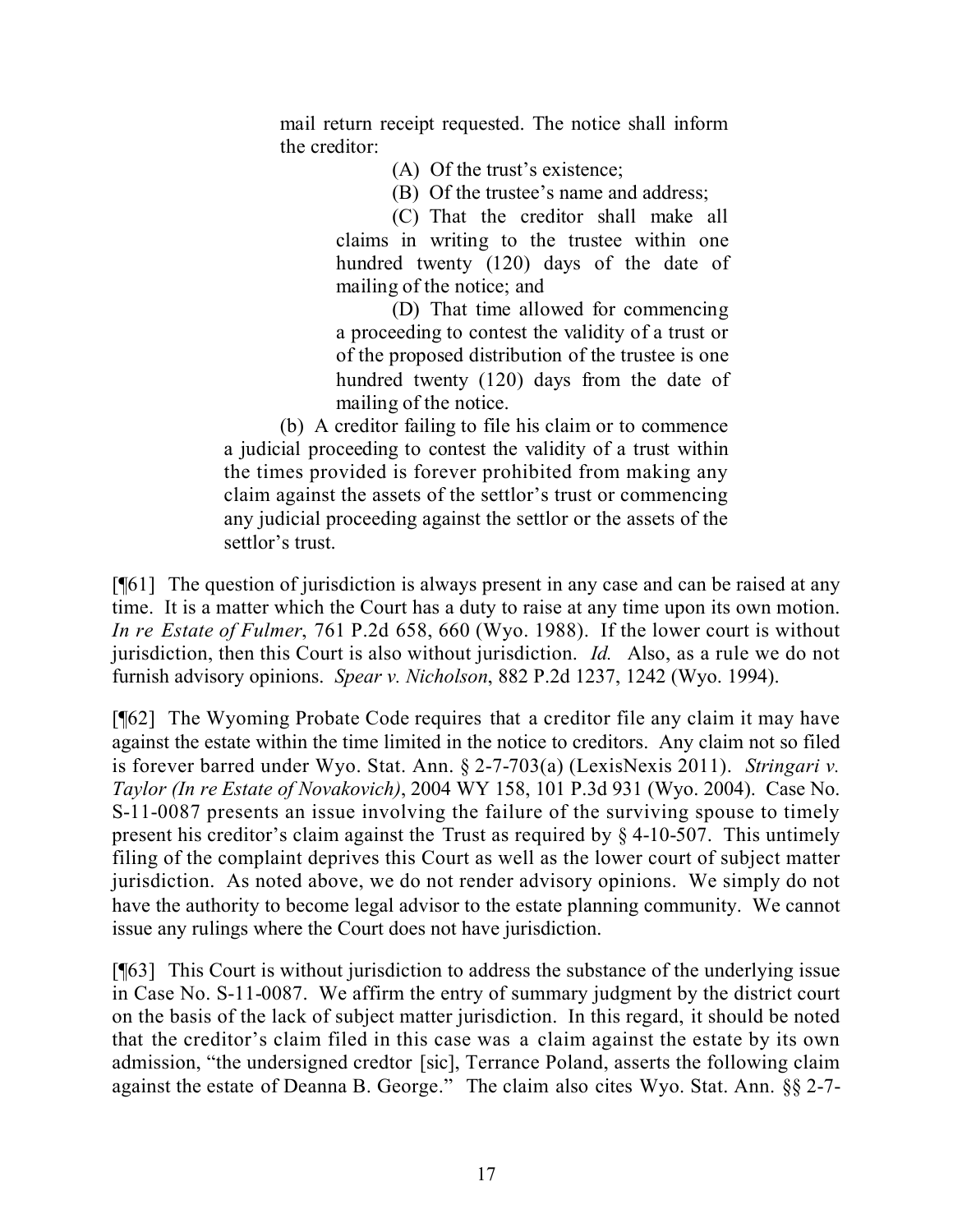706 and 2-7-709 (LexisNexis 2011) as the applicable authority which specifically involves "Claims against Estate."

[¶64] Here, Poland was served with the notice on February 22, 2010. The notice was also published for three consecutive weeks in the local newspaper, as opposed to the two weeks mandated by the statute. Poland had actual notice of the 2008 will and Trust upon receipt of the traverse and alternative petition for probate filed by Nalee on January 12, 2010. Poland was also given notice of the lack of assets in the estate in the "Inventory of Assets." Poland was given multiple notices of the fact that most, if not all, of Decedent's property and assets had been transferred to the inter vivos Trust. The residue property was transferred to the Trust by virtue of the pour-over will upon her death. Poland was informed many times that there were no assets subject to probate due to transfers to the Trust.

[¶65] Furthermore, the Court has stated that there are limits on a court's authority to advise and instruct trustees, the prime limitation being that courts should not serve as legal advisor to trustees. The rules of construction of a trust agreement are simple. A trust agreement is governed by the plain language contained in the four corners of the document. Where there is no ambiguity and the language is clear and susceptible of only one construction, then the plain provisions of the trust instrument must be given effect. *Rock Springs Land & Timber, Inc. v. Lore,* 2003 WY 100, 75 P.3d 614 (Wyo. 2003). The goal of the probate court should be a speedy settlement and adjudication of the rights in the property of a decedent. *Pike v. Markman,* 633 P.2d 944, 947 (Wyo. 1981). In any event, the case is subject to the time restraint of § 4-10-507.

[¶66] Here, Poland has never filed a claim against the **Trust**. It is true that he did file a claim against the **Estate**. The claim against the estate was rejected by the estate. In any event, Poland cannot bootstrap the rejection of the claim by the **Estate** into a right to file a complaint against the **Trust**, where the suit was late under the limitation of § 4-10-507. The failure of Poland to file the complaint in a timely manner deprived the court of jurisdiction. The district court properly entered summary judgment for the Trust and trustee.

#### **CONCLUSION**

[¶67] Simply stated, the Decedent went to great lengths to state her intention that Poland would not receive any interest in the solely owned property that she had inherited from her parents, but that Poland would receive the jointly owned property accumulated during the marriage upon the Decedent's death. The Decedent clearly states in her estate planning documents that Poland "does not have and shall not obtain or ever have any interest whatsoever" in the property transferred to the Trust.